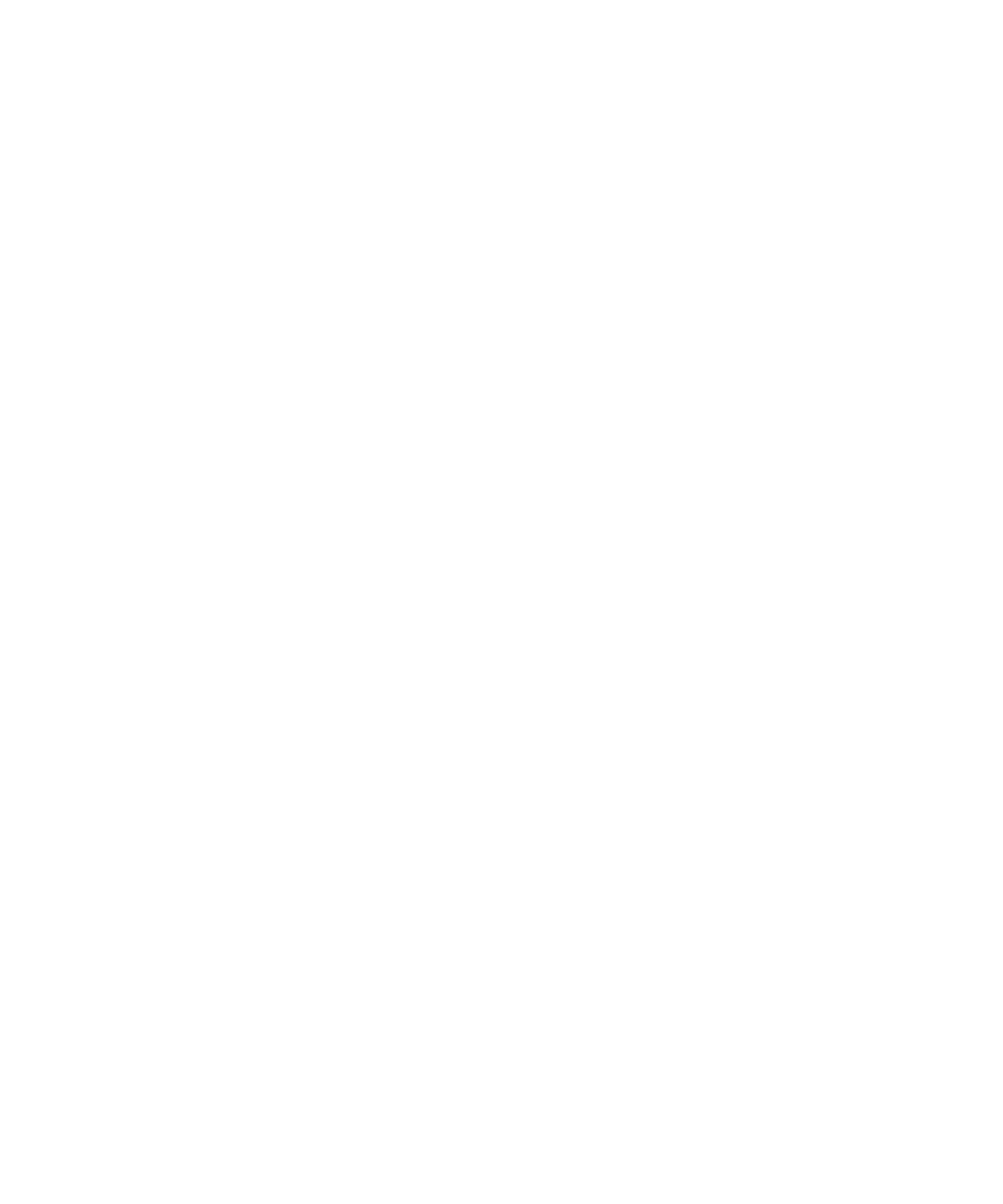*Telelogic DOORS for Serena Version Manager Interface*

*Using Telelogic DOORS for Serena Version Manager Interface*

*Release 1.4*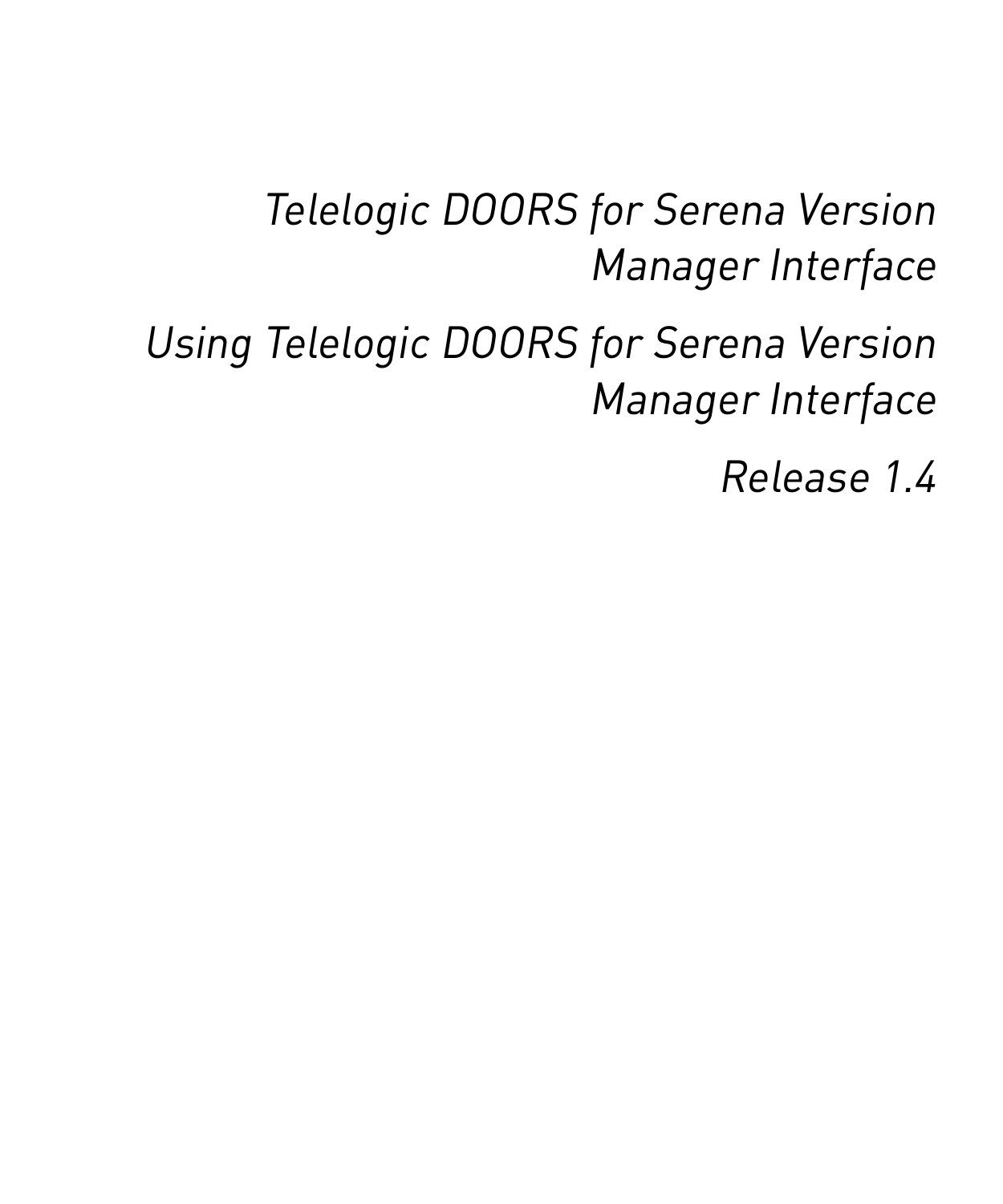Before using this information, be sure to read the general information under the ["Notices" chapter on page 29.](#page-34-0)

This edition applies to **VERSION 1.4**, **Telelogic DOORS for Serena Version Manager Interface** and to all subsequent releases and modifications until otherwise indicated in new editions.

#### © **Copyright IBM Corporation 1993, 2008**

US Government Users Restricted Rights—Use, duplication or disclosure restricted by GSA ADP Schedule Contract with IBM Corp.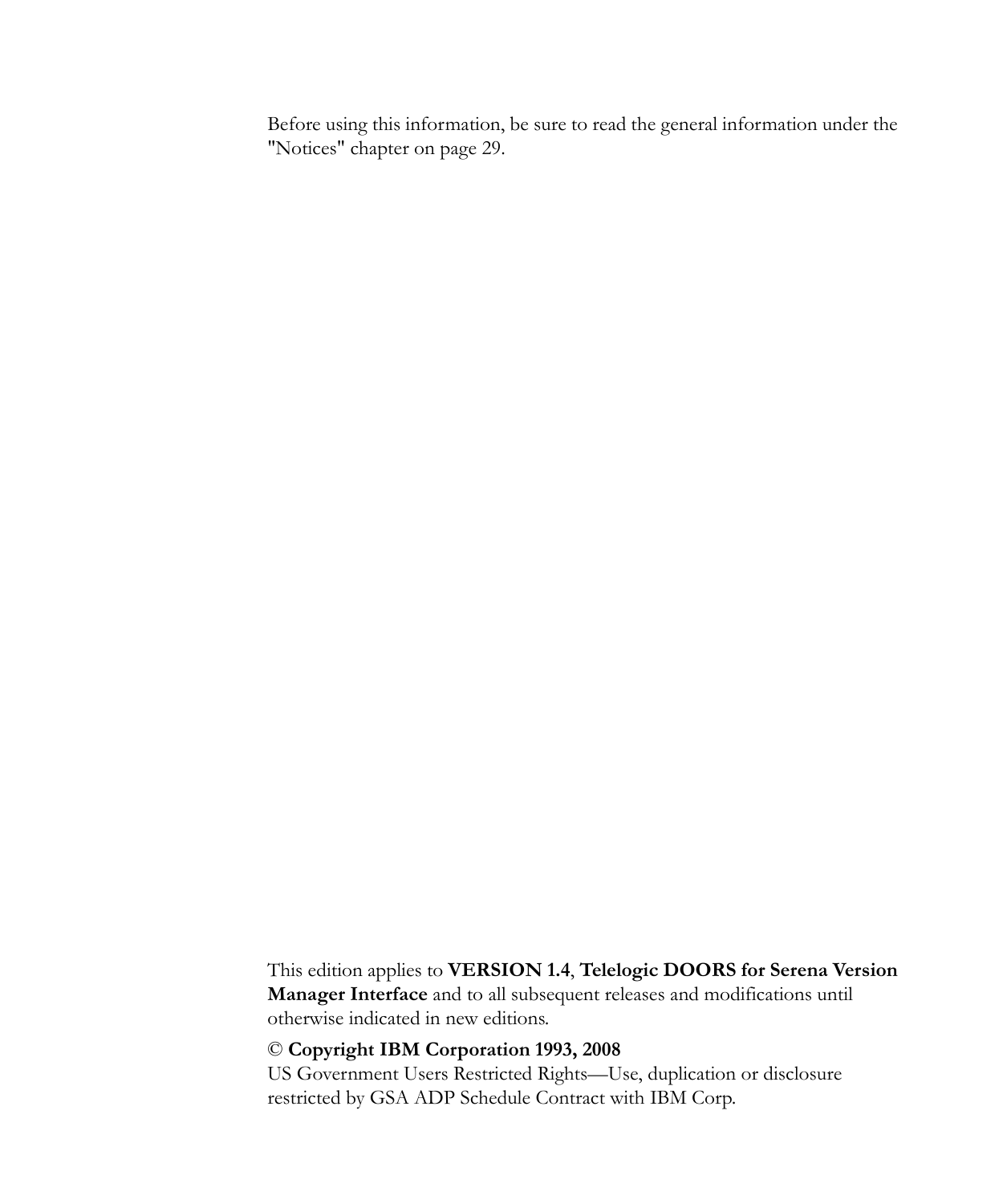## *Table of contents*

| <b>Chapter 1: About this manual</b>                                     | 1 |
|-------------------------------------------------------------------------|---|
|                                                                         |   |
|                                                                         |   |
| <b>Chapter 2: Concepts</b>                                              | 5 |
|                                                                         |   |
| About Telelogic DOORS for Serena Version Manager Interface functions  5 |   |
| <b>Chapter 3: Importing from Serena Version Manager</b>                 | 7 |
|                                                                         |   |
|                                                                         |   |
|                                                                         |   |
|                                                                         |   |
|                                                                         |   |
|                                                                         |   |
|                                                                         |   |
|                                                                         |   |
|                                                                         |   |
|                                                                         |   |
|                                                                         |   |
| <b>Chapter 4: Labelling DOORS baselines</b><br>15                       |   |
|                                                                         |   |
|                                                                         |   |
|                                                                         |   |
|                                                                         |   |
|                                                                         |   |
|                                                                         |   |
|                                                                         |   |
|                                                                         |   |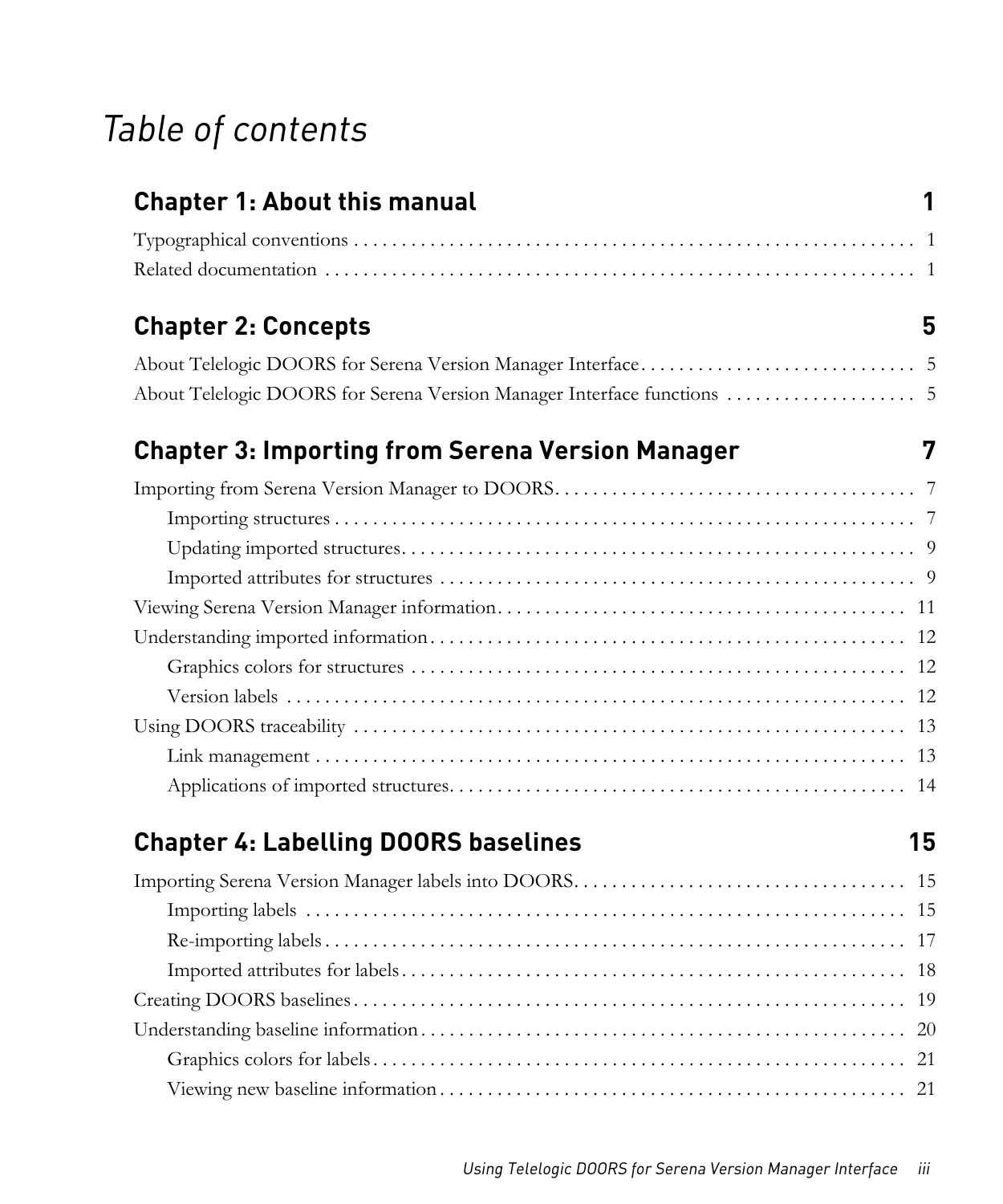## **Chapter 5: Contacting support**

## **[Chapter 6: Notices 29](#page-34-1)**

|--|--|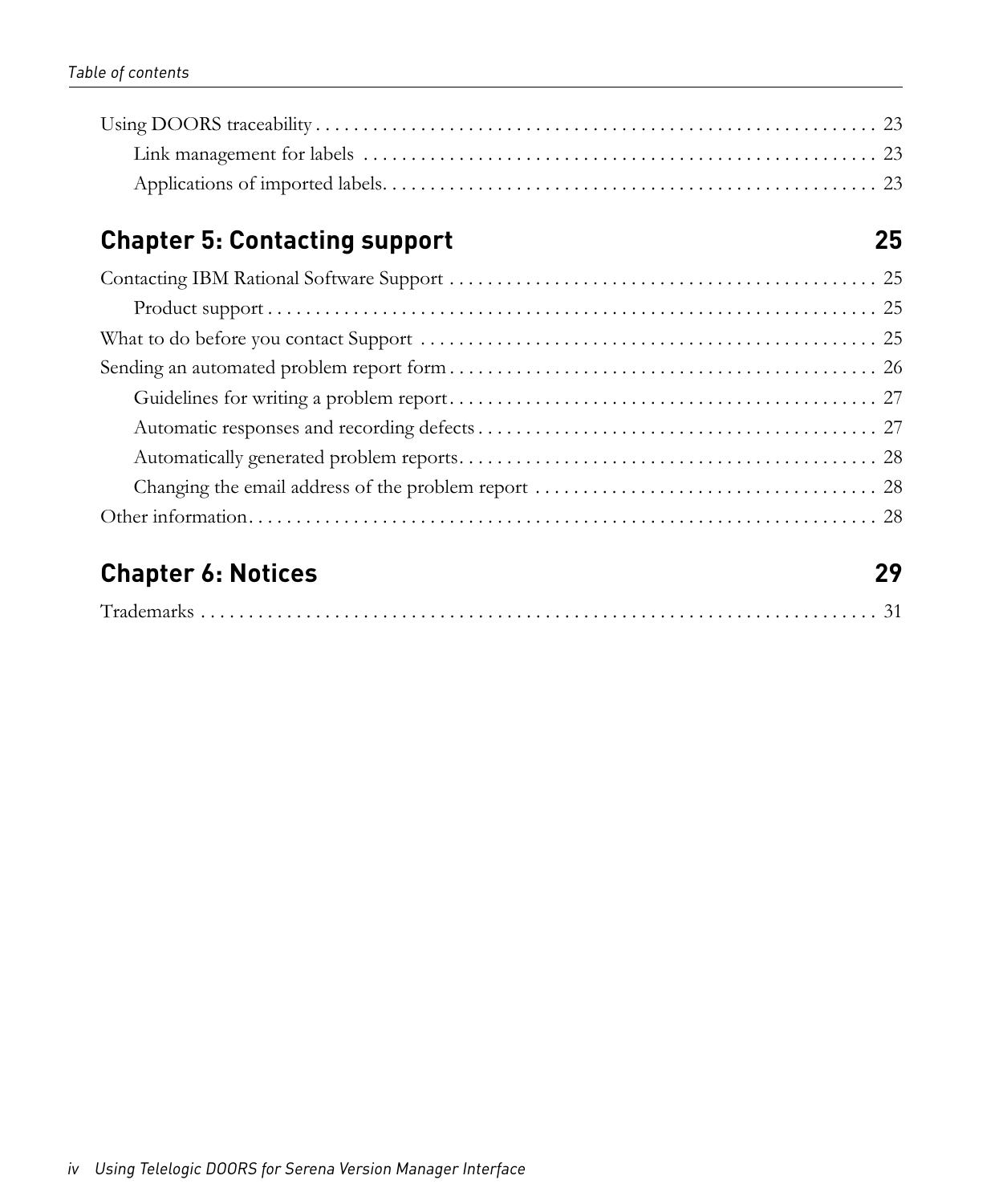## *1 About this manual*

<span id="page-6-0"></span>Welcome to Telelogic<sup>®</sup> DOORS for Serena Version Manager Interface<sup>™.</sup>

Telelogic DOORS for Serena Version Manager Interface transfers data between Telelogic<sup>®</sup> DOORS<sup>®</sup> (DOORS) and Serena<sup>®</sup> Version Manager<sup>™</sup>. It allows complete lifecycle traceability from requirements through to configuration management.

This manual describes how to use version 1.4 of Telelogic DOORS for Serena Version Manager Interface. It assumes that you know how to use both DOORS and Serena Version Manager.

## <span id="page-6-1"></span>**Typographical conventions**

The following typographical conventions are used in this manual:

| <b>Typeface or</b><br>Symbol | <b>Meaning</b>                                                                                                                      |
|------------------------------|-------------------------------------------------------------------------------------------------------------------------------------|
| <b>Bold</b>                  | Book titles, important items, and items that you can select,<br>including buttons and menus. For example: Click Yes to<br>continue. |
| Courier                      | Commands, files, and directories; computer output. For<br>example: Edit your .properties file.                                      |
|                              | A menu choice. For example: Select File > Open. This means<br>select the File menu, then select the Open command from it.           |

## <span id="page-6-2"></span>**Related documentation**

The following table describes where to find information in the documentation set:

| <b>For information on</b>         | See                                             |
|-----------------------------------|-------------------------------------------------|
| How to use Telelogic DOORS        | The Telelogic DOORS documentation<br>set        |
| How to use Serena Version Manager | The Serena Version Manager<br>documentation set |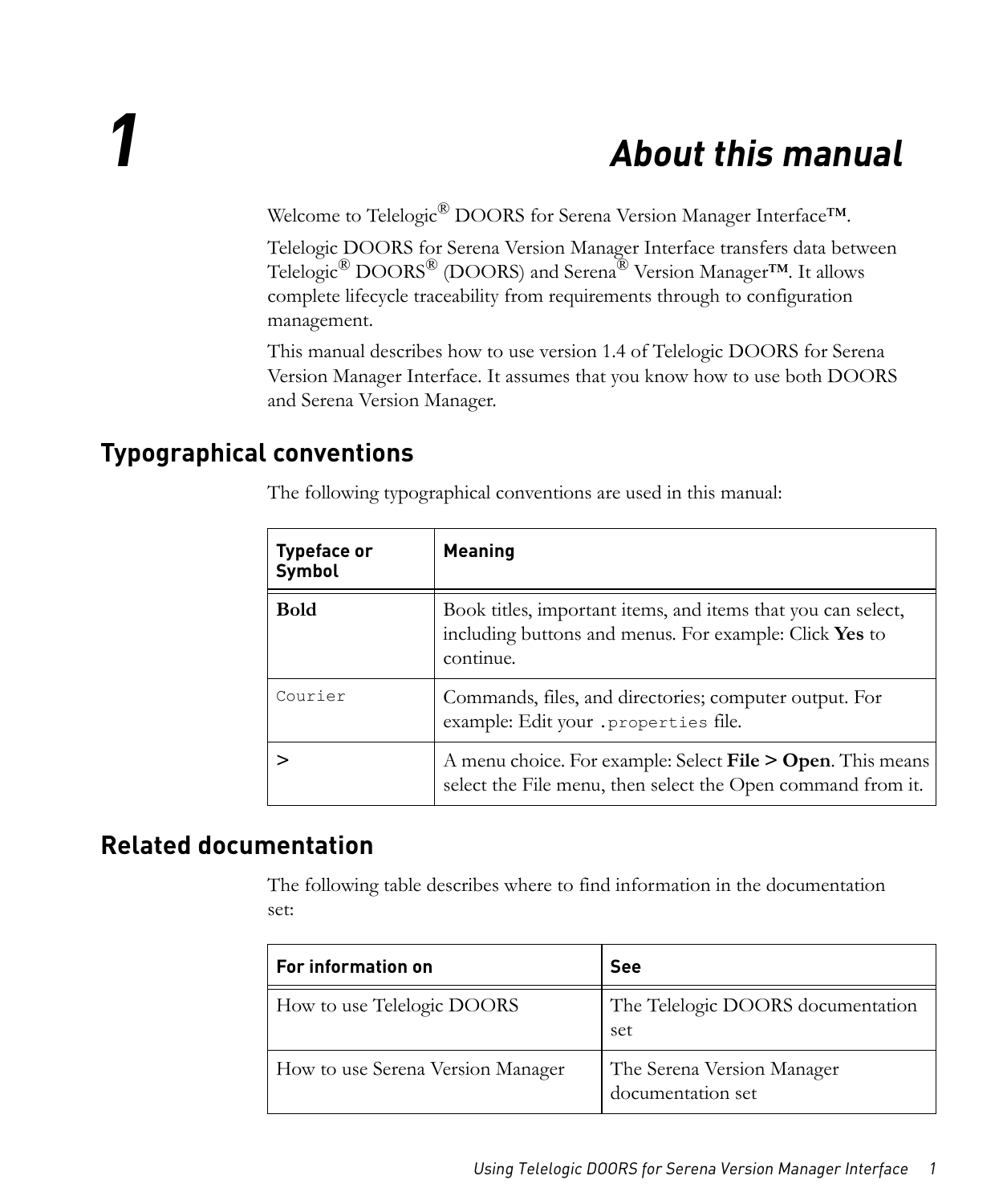| For information on                                                                       | See                                                                     |
|------------------------------------------------------------------------------------------|-------------------------------------------------------------------------|
| What's new in Telelogic DOORS for<br>Serena Version Manager Interface 1.4                | The Telelogic DOORS for Serena<br>Version Manager Interface readme file |
| How to install Telelogic DOORS for<br>Serena Version Manager Interface                   | Telelogic DOORS Installation Guide                                      |
| How to set up licenses to use Telelogic<br>DOORS for Serena Version Manager<br>Interface | Telelogic Lifecycle Solutions Licensing<br>Guide                        |

You'll find PDF versions of the DOORS manuals on:

- The Telelogic Lifecycle Solutions DVD
- The support website at https://www.support.telelogic.com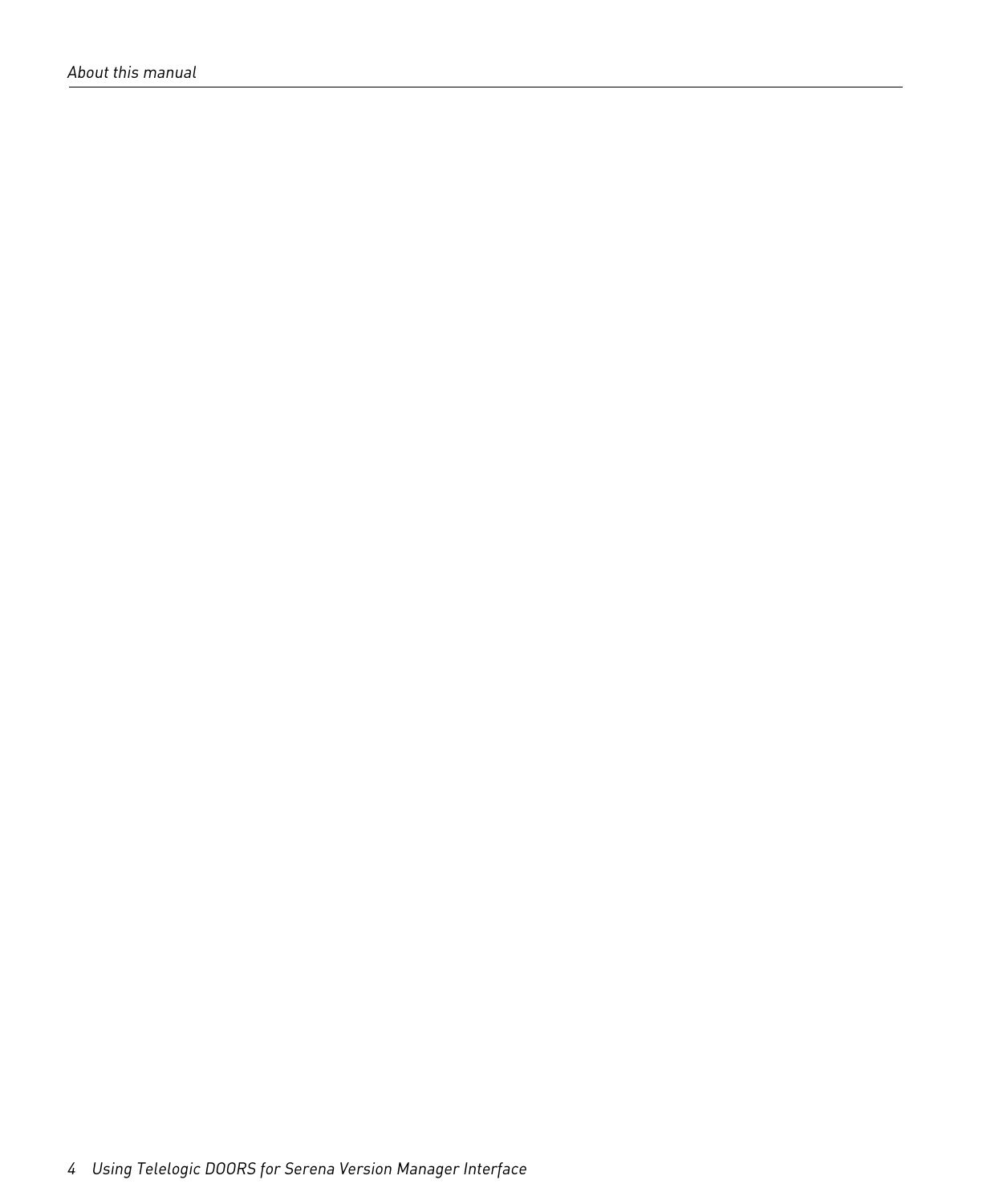# <span id="page-10-0"></span>*2 Concepts*

This chapter introduces Serena Version Manager Integration and explains the concepts you need to understand before using it:

- [About Telelogic DOORS for Serena Version Manager Interface](#page-10-1)
- [About Telelogic DOORS for Serena Version Manager Interface functions](#page-10-2)

## <span id="page-10-4"></span><span id="page-10-1"></span>**About Telelogic DOORS for Serena Version Manager Interface**

DOORS is the world's leading tool for creating, structuring and managing complex sets of requirements, such as those for a typical software development project. Serena Version Manager from MERANT Solutions, Inc. is a widely used source code control system.

Telelogic DOORS for Serena Version Manager Interface is a bridge between these two products, enabling complete lifecycle traceability from requirements through configuration management.

Telelogic DOORS for Serena Version Manager Interface allows software project teams to:

- Establish traceability from DOORS information to specific files, folders or file revisions in Serena Version Manager.
- Import release label information from Serena Version Manager to DOORS.
- Import promotion group information from Serena Version Manager to DOORS.
- Create DOORS baselines to match Serena Version Manager version labels.
- Generate complete reports on combined Serena Version Manager and DOORS configuration status.

## <span id="page-10-3"></span><span id="page-10-2"></span>**About Telelogic DOORS for Serena Version Manager Interface functions**

Telelogic DOORS for Serena Version Manager Interface provides two functions that are fundamental to integrating configuration management with lifecycle traceability:

The ability to represent the configuration item structure stored in Serena Version Manager as a DOORS module.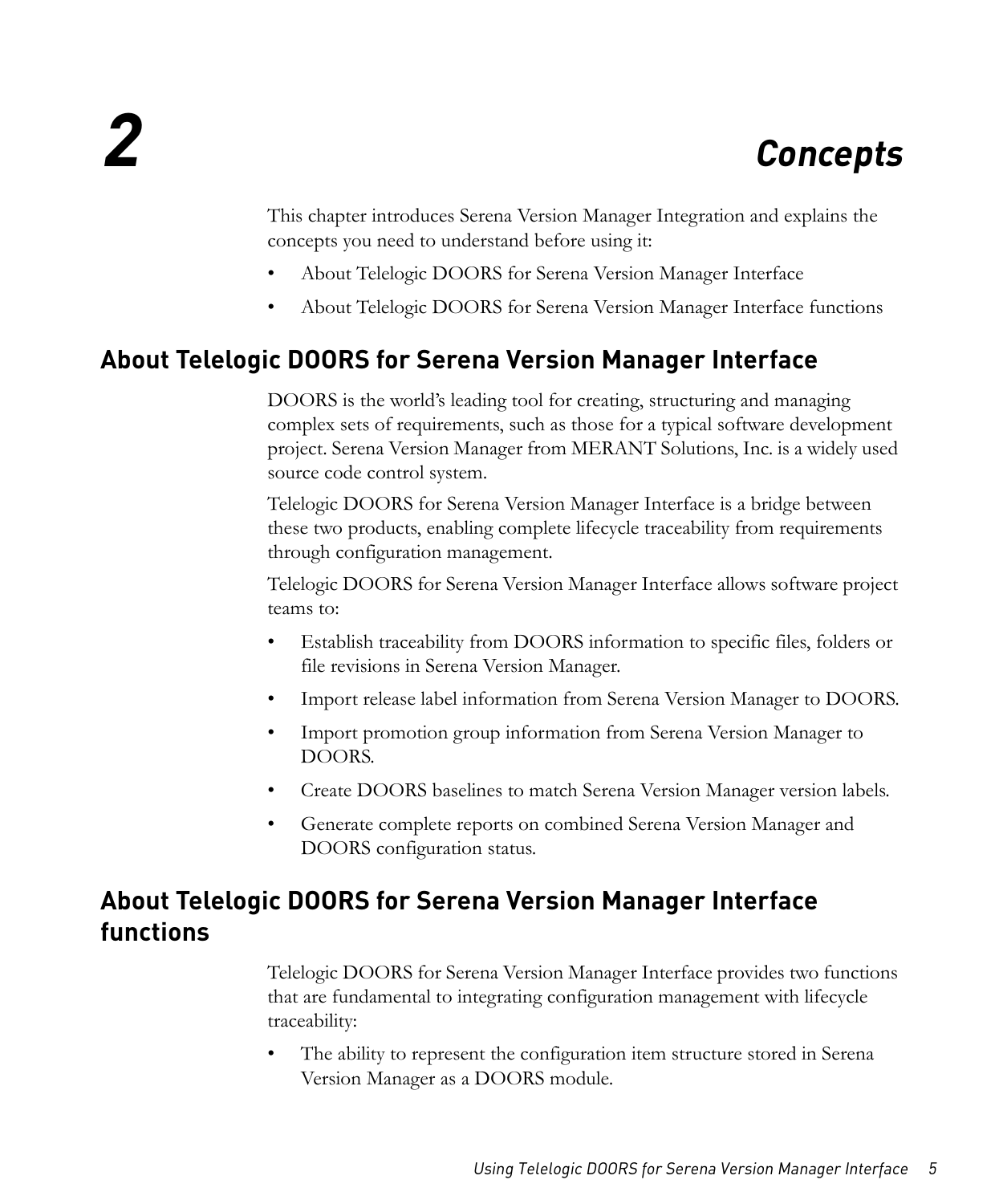In this operation, each folder, file and revision in the selected project is represented by a DOORS object in a hierarchy that represents the complete version tree for that project.

Once you have replicated the Serena Version Manager configuration item structure in a DOORS module, you can use normal DOORS link functions to establish traceability from project information stored in DOORS to the configuration items.

For example, a Serena Version Manager version object that implements a specific requirement can be directly linked to the corresponding DOORS requirement object. This allows you to demonstrate conformance to requirements at source-code level.

• The ability to baseline DOORS modules using the same version labels as the Serena Version Manager data.

This operation uses another DOORS module to store a list of labels that exist in each project, and to create baselines automatically for groups of modules. Each baseline is recorded in the DOORS module, providing a configuration management record of which DOORS baselines relate to which Serena Version Manager labels. This function also provides the ability to create baselines for many DOORS modules simultaneously.

These two functions create a unified approach to both traceability and information release control, resulting in full lifecycle traceability and rigorous configuration management.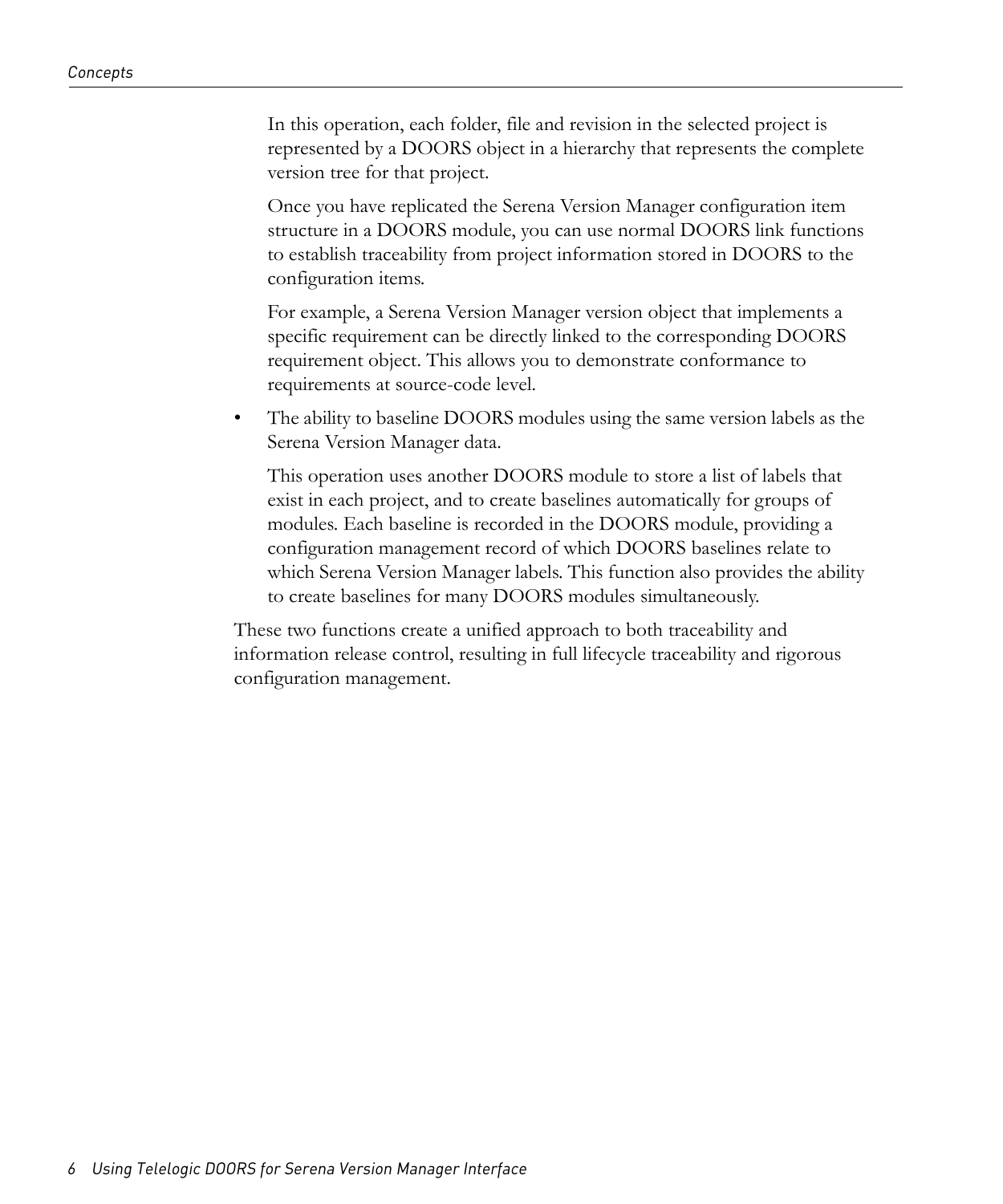## <span id="page-12-0"></span>*3 Importing from Serena Version Manager*

This chapter describes:

- [Importing from Serena Version Manager to DOORS](#page-12-1)
- [Viewing Serena Version Manager information](#page-16-0)
- [Understanding imported information](#page-17-0)
- [Using DOORS traceability](#page-18-0)

## <span id="page-12-3"></span><span id="page-12-1"></span>**Importing from Serena Version Manager to DOORS**

This operation reads the complete structure of a Serena Version Manager project into a DOORS module, creating a DOORS object for each folder, file and revision. Key properties, version labels and promotion groups are also imported.

Telelogic DOORS for Serena Version Manager Interface uses the Serena Version Manager project root to locate a project. If you want to point to a different project, you must change the PVCSRoot entry in your registry. You may need to change the value of the PVCSVersion entry to reflect the version of Serena Version Manager that you are using (from 6.0. to 6.7).

#### <span id="page-12-2"></span>*Importing structures*

You can import into an empty module or into a module that already contains objects. Each Serena Version Manager project is always imported under its own top-level object.

Normally, you maintain your configuration item structure in a special module, though you might choose to store information for several projects in the same module. If you choose to do this, the new project is imported under a new level-one object at the end of the module.

#### **To import from Serena Version Manager:**

- **1.** Open the target DOORS module.
- **2.** From the DOORS menu, select **Serena Version Manager** then **Synchronize/import**.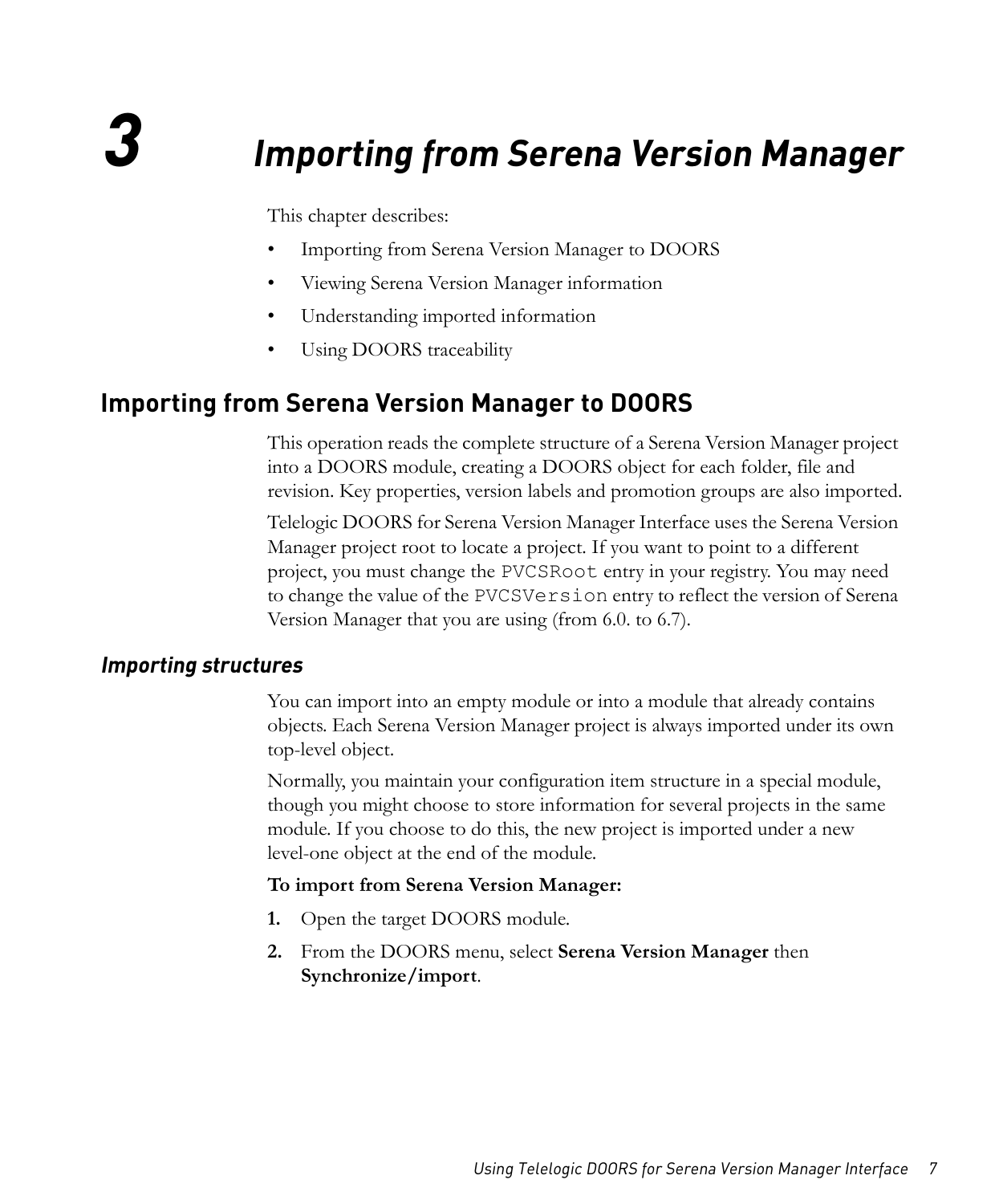The following dialog box is displayed:

| Enter PVCS Logon - DOORS |       |
|--------------------------|-------|
| User.                    |       |
| Password:                |       |
| Ūk                       | Close |

**3.** Enter your username and password, then click **OK**.

The following dialog box is displayed:

| DOORSConnect PV         |
|-------------------------|
| bridge)                 |
| chess                   |
|                         |
|                         |
|                         |
| Help<br>Import<br>Close |

- **4.** Click the plus signs (+) to display more folders or files within a project.
- **5.** Select the project or files you want to import, then click **Import**.

One or more command prompt windows (DOS boxes) appear briefly during the import, depending on your version of Serena Version Manager. This happens when Telelogic DOORS for Serena Version Manager Interface is communicating with Serena Version Manager. The command prompt windows disappear automatically when the process is complete.

**Note** Command prompt windows will appear briefly whenever Telelogic DOORS for Serena Version Manager Interface communicates with Serena Version Manager.

When the import is complete, the import report is displayed:

| <b>DOORSConnect PVCS Version Manager Import Report - DOORS</b> |               |               |          |       |      |
|----------------------------------------------------------------|---------------|---------------|----------|-------|------|
| Project bridge                                                 |               |               |          |       |      |
| 114 new items imported                                         |               |               |          |       |      |
| No items updated                                               |               |               |          |       |      |
| No elements deleted                                            |               |               |          |       |      |
| New items                                                      | Updated items | Deleted items | Graphics | Close | Help |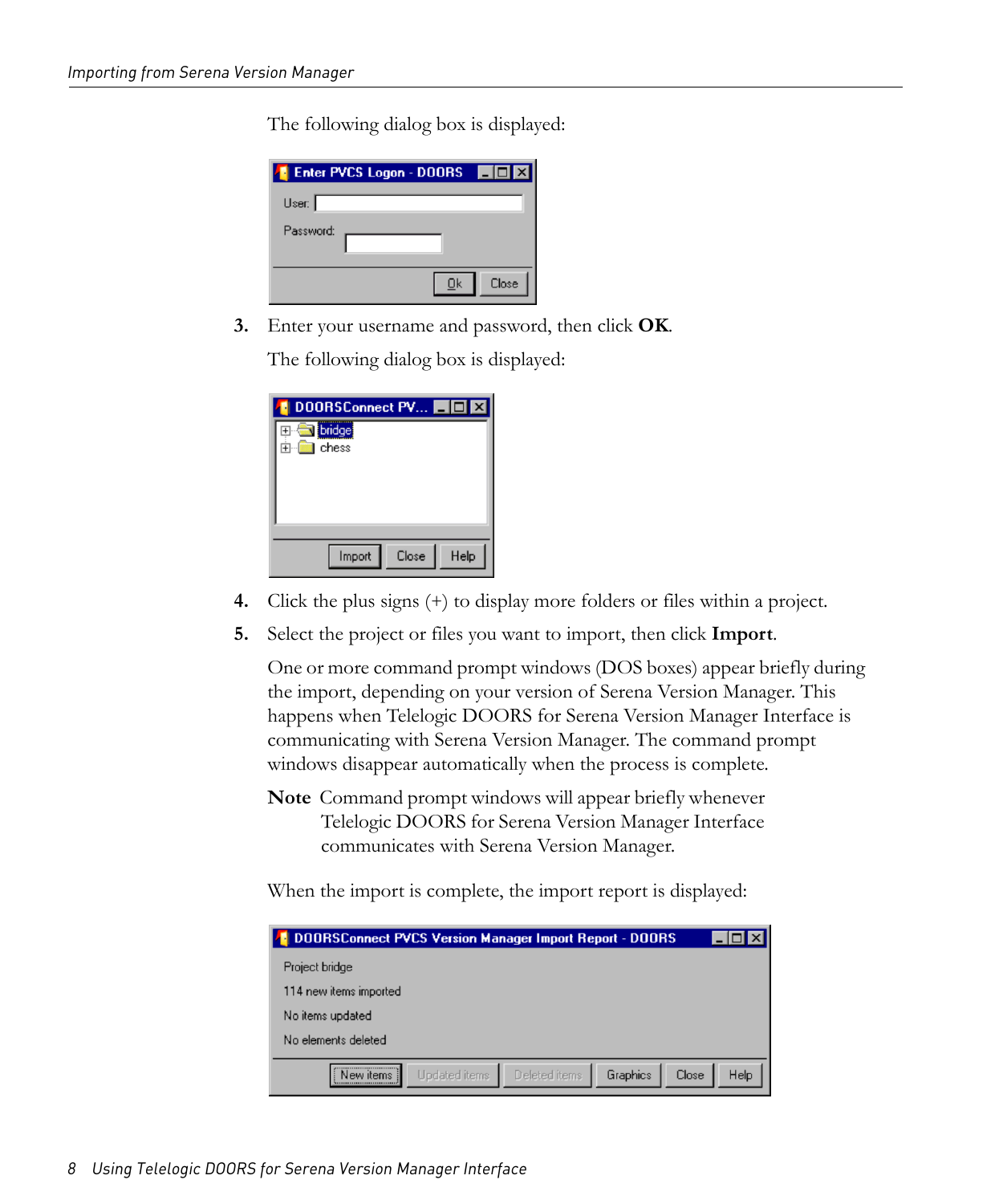This window shows how many new items were created during the import, how many items were updated and how many were deleted.

For information on how to use the report window functions, see ["Viewing](#page-16-0)  [Serena Version Manager information," on page 11.](#page-16-0)

#### <span id="page-14-3"></span><span id="page-14-0"></span>*Updating imported structures*

It is likely that your Serena Version Manager data will continue to evolve after you have imported it into DOORS. Telelogic DOORS for Serena Version Manager Interface can synchronize existing imported data with the state of the Serena Version Manager projects, adding new folders, files, revisions, version labels and promotion groups as required.

To do this, select the DOORS module to update and repeat the procedure in ["Importing structures," on page 7](#page-12-2). This object appears at the top of the structure, usually the first object in the module. The following dialog box shows how many items have been created or updated:

| DOORSConnect PVCS Version Manager Import Report - DOORS |               |          |       |      |
|---------------------------------------------------------|---------------|----------|-------|------|
| Project bridge                                          |               |          |       |      |
| 114 new items imported                                  |               |          |       |      |
| 11 items updated                                        |               |          |       |      |
| 14 elements deleted.                                    |               |          |       |      |
| <br>Updated items<br>New items i                        | Deleted items | Graphics | Close | Help |

If an item has been deleted from the project, the equivalent object in the DOORS module has the **PVM Deleted** attribute set to **True**. The object has not been deleted in order to maintain correct traceability in DOORS.

#### <span id="page-14-2"></span><span id="page-14-1"></span>*Imported attributes for structures*

During the import process, Serena Version Manager data is stored as DOORS attributes. All Serena Version Manager-related attributes are distinguished by a **PVM** prefix.

The following attributes are used to store Serena Version Manager properties:

| <b>Attribute</b> | <b>Description</b>                                                                       |
|------------------|------------------------------------------------------------------------------------------|
| Object Heading   | The name of the Serena Version Manager folder or file, or<br>the number of the revision. |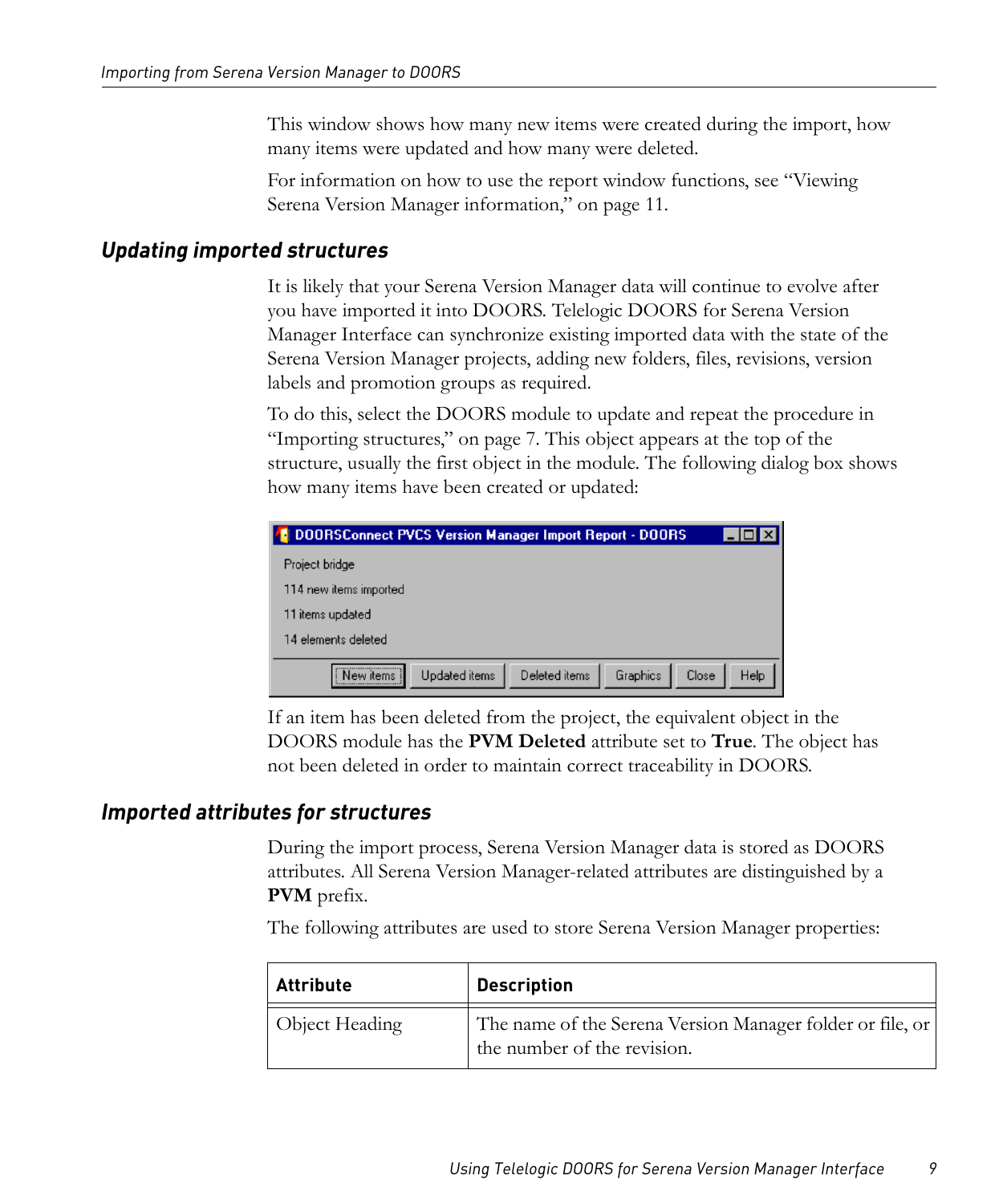| <b>Attribute</b>             | <b>Description</b>                                                                                                                                                            |
|------------------------------|-------------------------------------------------------------------------------------------------------------------------------------------------------------------------------|
| Object Text                  | The Serena Version Manager check-in comment for<br>revisions.                                                                                                                 |
| <b>PVM Archive Directory</b> | The directory containing the archive.                                                                                                                                         |
| PVM Archive Name             | The name of the archive.                                                                                                                                                      |
| <b>PVM</b> Date              | The date on which the element, version or branch was<br>created.                                                                                                              |
| <b>PVM</b> Deleted           | The date on which the element, version or branch was<br>deleted.                                                                                                              |
| PVM Directory                | The directory maintained by Serena Version Manager that<br>corresponds to a folder. This attribute is only used when<br>importing from a Serena Version Manager 6.0 database. |
| PVM Kind                     | Identifies the type of the object. Possible values are<br>Project, Folder, File, Label and Revision.                                                                          |
| <b>PVM New</b>               | A boolean attribute that identifies new items added by<br>importing or synchronizing data.                                                                                    |
| PVM Updated                  | The date on which the element, version or branch was<br>updated.                                                                                                              |
| PVM User                     | The name of the person who created the file or revision.                                                                                                                      |
| <b>PVM Work Directory</b>    | The directory where the work file is stored for files, or the<br>directory where work files are extracted for a folder.                                                       |
| <b>PVM Work File</b>         | The name of the work file.                                                                                                                                                    |

Telelogic DOORS for Serena Version Manager Interface also imports Serena Version Manager labels and promotion groups. These too are stored as DOORS attributes and the values are kept with each DOORS object.

If you have a Serena Version Manager label **Release 1**, a DOORS attribute of type Boolean called **PVM Label Release 1** is created. All versions that are marked with that label will have the DOORS attribute set to **True**. A simple DOORS filter immediately shows which items belong to which release.

If you have a Serena Version Manager promotion group **QA**, a DOORS attribute of type Boolean called **PVM Promo QA** is created. When a revision belongs to that group, the attribute is set to **True**.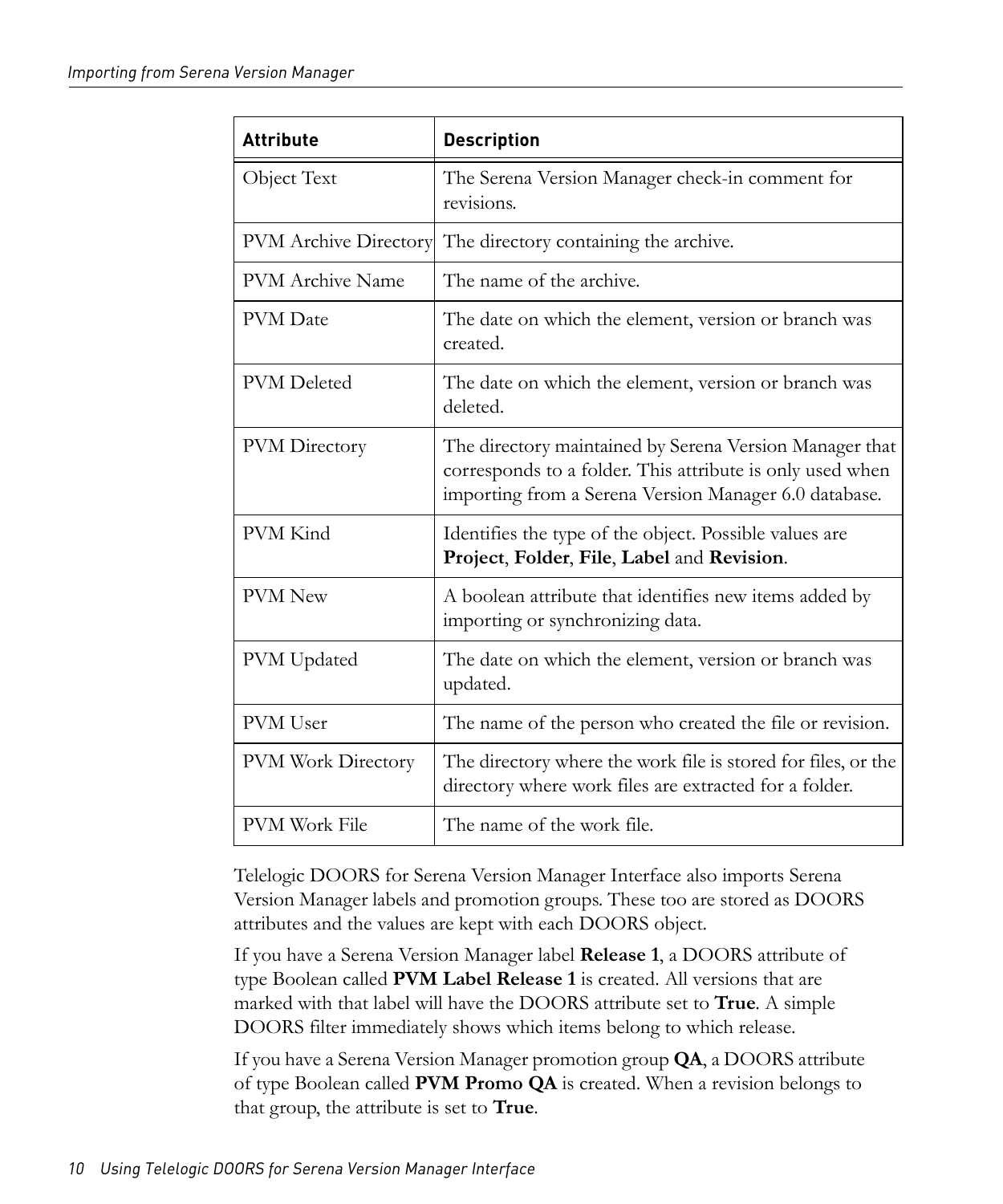Telelogic DOORS for Serena Version Manager Interface also creates three attributes to store import metadata: **PVM Deleted**, **PVM New** and **PVM Updated**. These are set each time you import or synchronize and are the basis for the import report filters. You can create your own filters and views based on these attributes.

## <span id="page-16-1"></span><span id="page-16-0"></span>**Viewing Serena Version Manager information**

DOORS provides many useful ways of viewing imported Serena Version Manager information. It has the advantage of being able to put all relevant information into a single screen, as follows:

| $\Box$<br>E Formal module '/Board Games/Bridge' current 0.0 ( Release 1.1) - DOORS                                        |     |          |                                                    |                                                             |                                                                             |
|---------------------------------------------------------------------------------------------------------------------------|-----|----------|----------------------------------------------------|-------------------------------------------------------------|-----------------------------------------------------------------------------|
| Insert Link Analysis Table Tools User<br>Edit View<br>DOORSconnect Help<br>File                                           |     |          |                                                    |                                                             |                                                                             |
| BGC X BC V X V T E B / U # F F G & B T } @                                                                                |     |          |                                                    |                                                             |                                                                             |
| Standard view                                                                                                             |     |          |                                                    | <u>▼│Allevels ▼│ ኤ.      ⋿ ≡ ≡ ≡ │  ¦   ≮ い ▽ 夕│ 金 07  </u> |                                                                             |
| ⊟-Bridge                                                                                                                  | ID. | PVM Kind | Bridge source code                                 | <b>PVM Work Directory</b>                                   | $\blacktriangle$<br>PVM Archive Directory                                   |
| <b>E</b> 1 bridge<br>-1.1 board.cpp                                                                                       | 15  | Revision | 1.4.511.0                                          |                                                             |                                                                             |
| $-1.1.1$ 1.1: Added sen                                                                                                   |     |          | Initial revision.                                  |                                                             |                                                                             |
| $-1.1.21.0$ : Initial revisi-                                                                                             | 116 | Revision | 1.4.6 1.5                                          |                                                             |                                                                             |
| $= -1.2$ board h<br>$-1.2111$ : Added WM<br>$-1.2.21.0$ : Initial revisi                                                  |     |          | Added constructor<br>implementation.<br>CR 5378    |                                                             |                                                                             |
| □-1.3 bridge.clw<br>$-1.3.1$ 1.0: Initial revisi<br>□ 1.4 bridge.cpp<br>$-1.4.114$ : Added new<br>$-1.4.21.3$ Changed the | 16  | File     | 1.5 bridge.dsp                                     | D:\Program<br>Files\PVCS\VM\SampleDb\<br>work\bridge        | D:\Program<br>Files\PVCS\VM\SampleDb<br>\archives\bridge\bridge.ds<br>p-arc |
| $-1.4.31.2$ Modified m<br>$-1.4.4$ 1.1: Added con<br>$-1.451.0$ : Initial revisi<br>$-1.4.61.5$ : Added con               | 17  | Revision | 1.5.1 1.1<br>Corrected typo<br>$bridge == bridge.$ |                                                             |                                                                             |
| $-1.5$ bridge.dsp<br>$-1.5.1$ 1.1: Corrected t                                                                            | 18  | Revision | 1.5.210<br>Initial revision.                       |                                                             |                                                                             |

This is particularly useful for any updated information, which is clearly shown using the standard DOORS change bars. After an import, new or updated items have their change bars set to red, but the rest of the objects remain unchanged. For example, in the picture above you can see that one object has recently been added.

In the case of a re-import, you can use the **New items**, **Updated items** and **Deleted items** buttons in the Serena Version Manager Import Report window to show only the items that were new, updated, or deleted, as follows:

| <b>BEDOORSConnect PVCS Version Manager Import Report - DOORS</b>              |      |
|-------------------------------------------------------------------------------|------|
| Project bridge                                                                |      |
| 114 new items imported                                                        |      |
| 11 items updated                                                              |      |
| 14 elements deleted                                                           |      |
| <br>Deleted items<br>Graphics<br><b>Updated</b> items<br>Close<br>New items i | Help |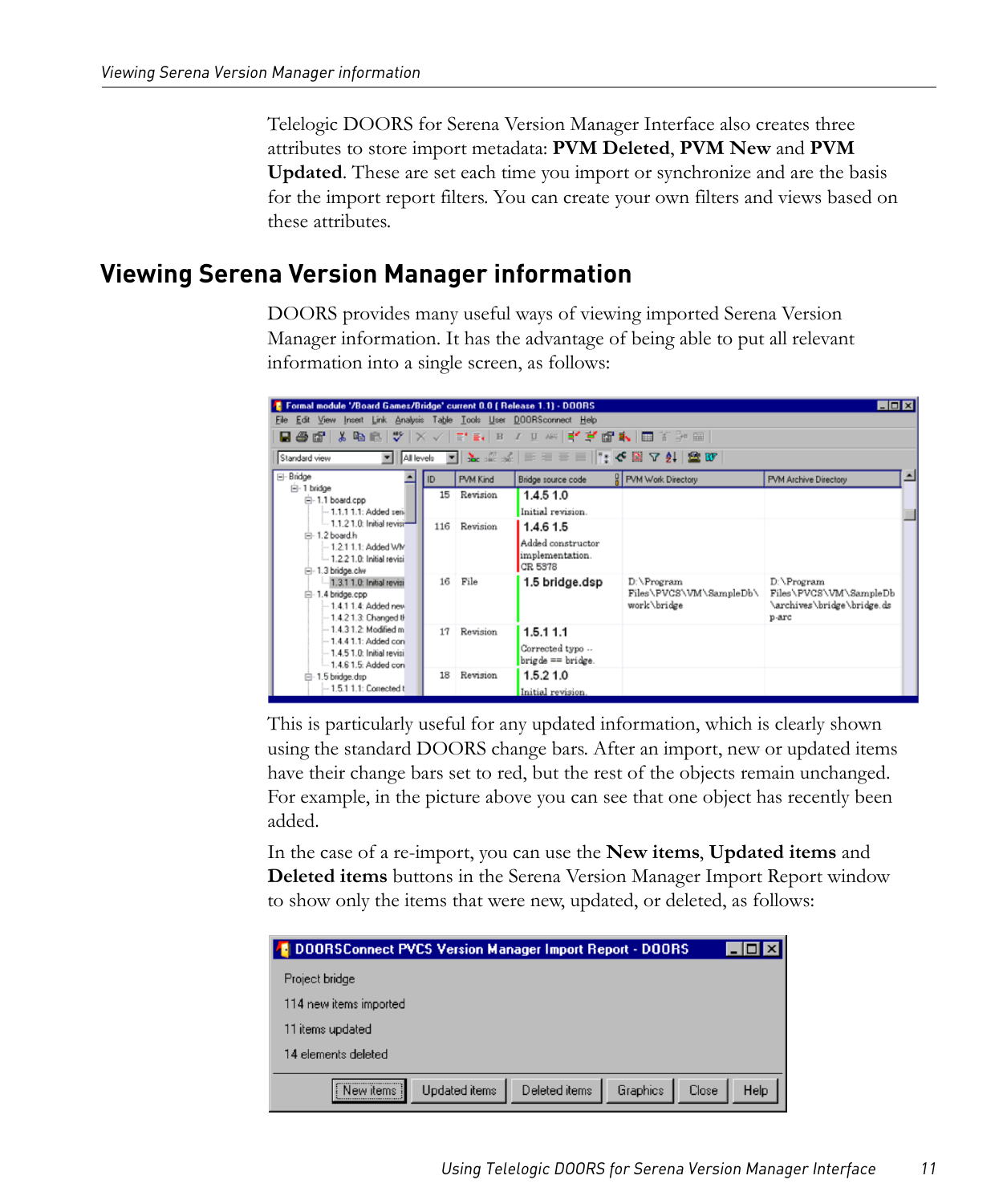The following screenshot shows the data with a new or updated filter applied:



## <span id="page-17-4"></span><span id="page-17-0"></span>**Understanding imported information**

Serena Version Manager information is imported and turned into normal DOORS objects. This section explains how to interpret this information and how to get the best from it.

#### <span id="page-17-3"></span><span id="page-17-1"></span>*Graphics colors for structures*

When each item is imported, it is assigned a background color, used in graphics mode. This helps provide instant visual recognition of the structure of your data.

| <b>Type</b> | Color                                       |
|-------------|---------------------------------------------|
| Project     | Black (no color on normal DOORS background) |
| Folder      | Green                                       |
| File        | Blue                                        |
| Revision    | Light blue                                  |

The color allocations are as follows:

#### <span id="page-17-5"></span><span id="page-17-2"></span>*Version labels*

Serena Version Manager version labels are typically used to mark which files were included in a particular release. Version labels are supplied when files are checked in and are a simple string such as **Patch 1.1**. The import process creates a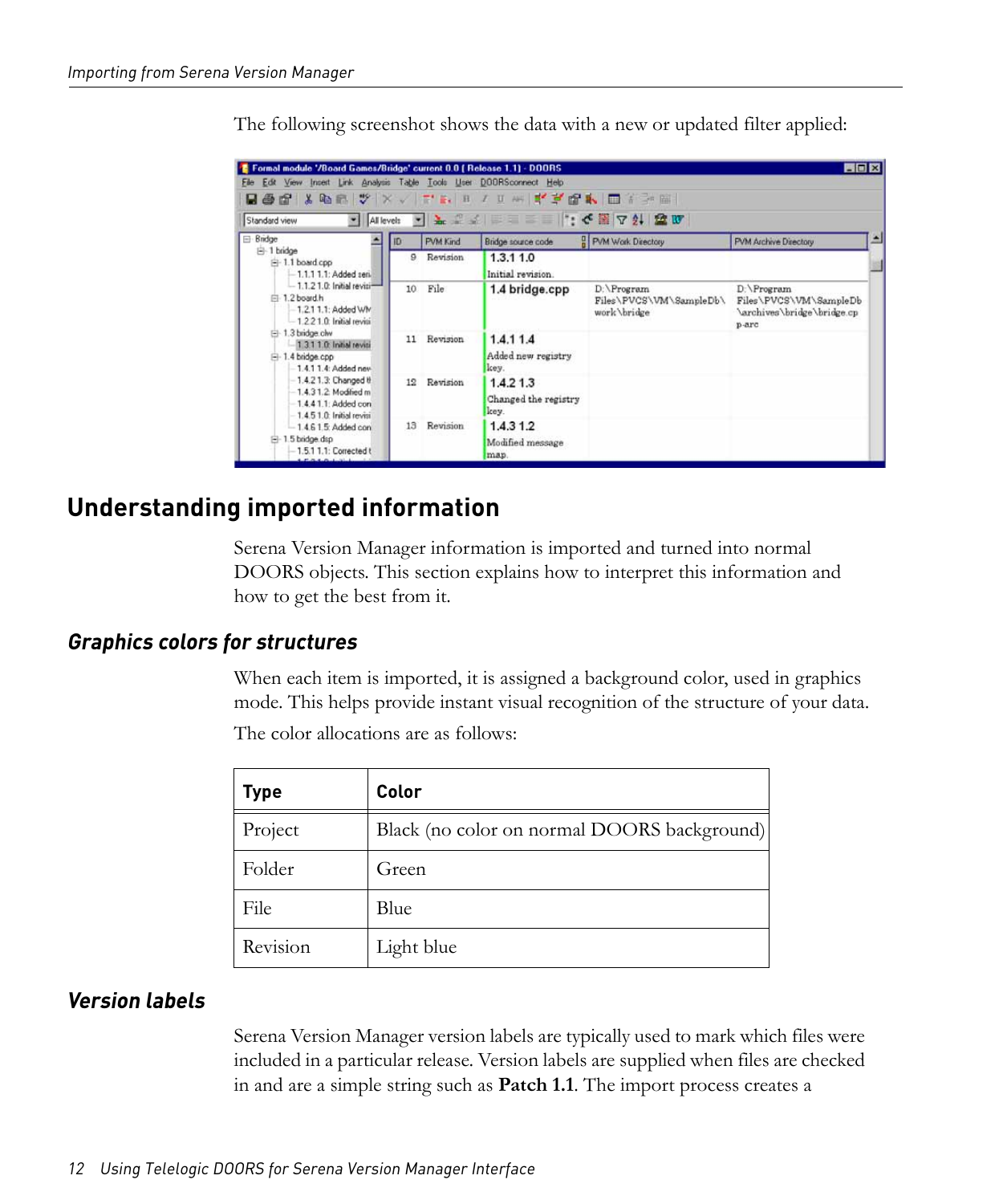Boolean attribute for each label prefixing the label name with **PVM Label**. For this example, the Boolean attribute would be **PVM Label Patch 1.1**.

Each version that is labeled with a given name has the DOORS attribute set to **True**. This can be used in filters and gives instant indications of what versions were used in a given release.

The following screenshot shows an example of a label filter, set up by filtering on **PVM Label Release 1.0 equals True**:



## <span id="page-18-3"></span><span id="page-18-0"></span>**Using DOORS traceability**

Once imported into DOORS, the Serena Version Manager structure can be treated the same way as normal DOORS objects. This means that they can be included in your traceability schema. A typical application of this is to link source code modules to requirements in order to check which requirements have been met.

#### <span id="page-18-2"></span><span id="page-18-1"></span>*Link management*

You can use any of the following standard DOORS methods for creating links between Serena Version Manager configuration items and other DOORS information:

• Drag and drop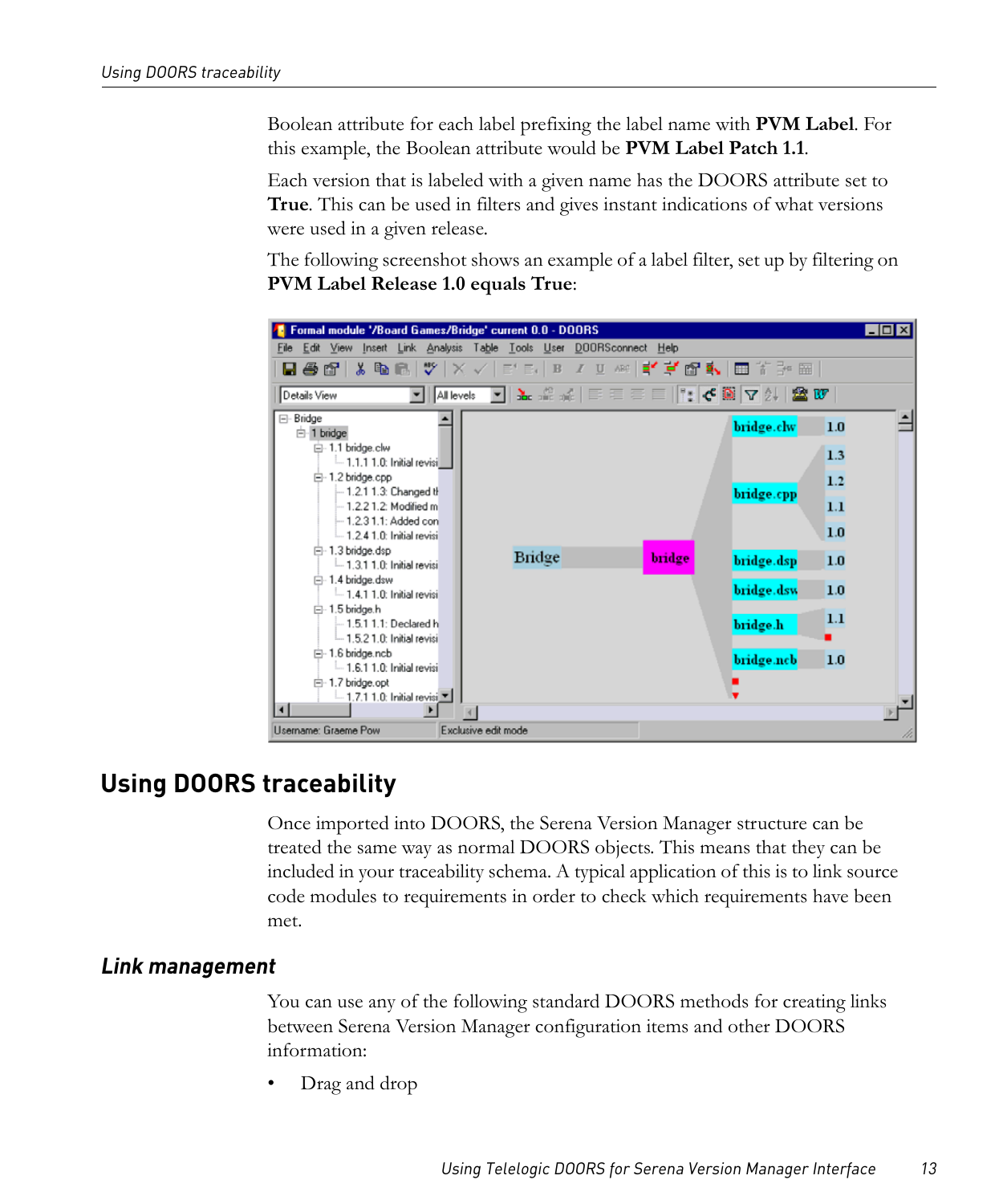#### • **Link > Create links**

Link module matrix

In each case you must take the direction of each link into account to enable impact and traceability analyses to be performed. These analyses can be performed using the following standard tools:

- Pop-up menus
- **Analysis > Impact** or **Analysis > Trace**
- Layout DXL
- **Analysis > Wizard**

The last item, the analysis wizard, is particularly good for creating customized traceability reports. With this, you could create a report that shows the relationship between change requests and code check-ins, showing complete version names in the context of the change requests.

Links can be deleted by using any of the standard techniques.

#### <span id="page-19-1"></span><span id="page-19-0"></span>*Applications of imported structures*

DOORS can be used to store any kind of structured information, so it is likely that you already have information that can be usefully linked to the configuration items. In addition to the classic application of requirements traceability, you can also build links from change requests, bug reports, design information, test plans and project plans to Serena Version Manager versions.

Once in place, you can demonstrate that specific changes have been implemented, or create reports that justify all checked-in changes.

Another application is to create complete product manifests. Using the DOORS export functions, you can create documents in Microsoft Word, HTML or any other supported format, that lists the document version included in a shipment.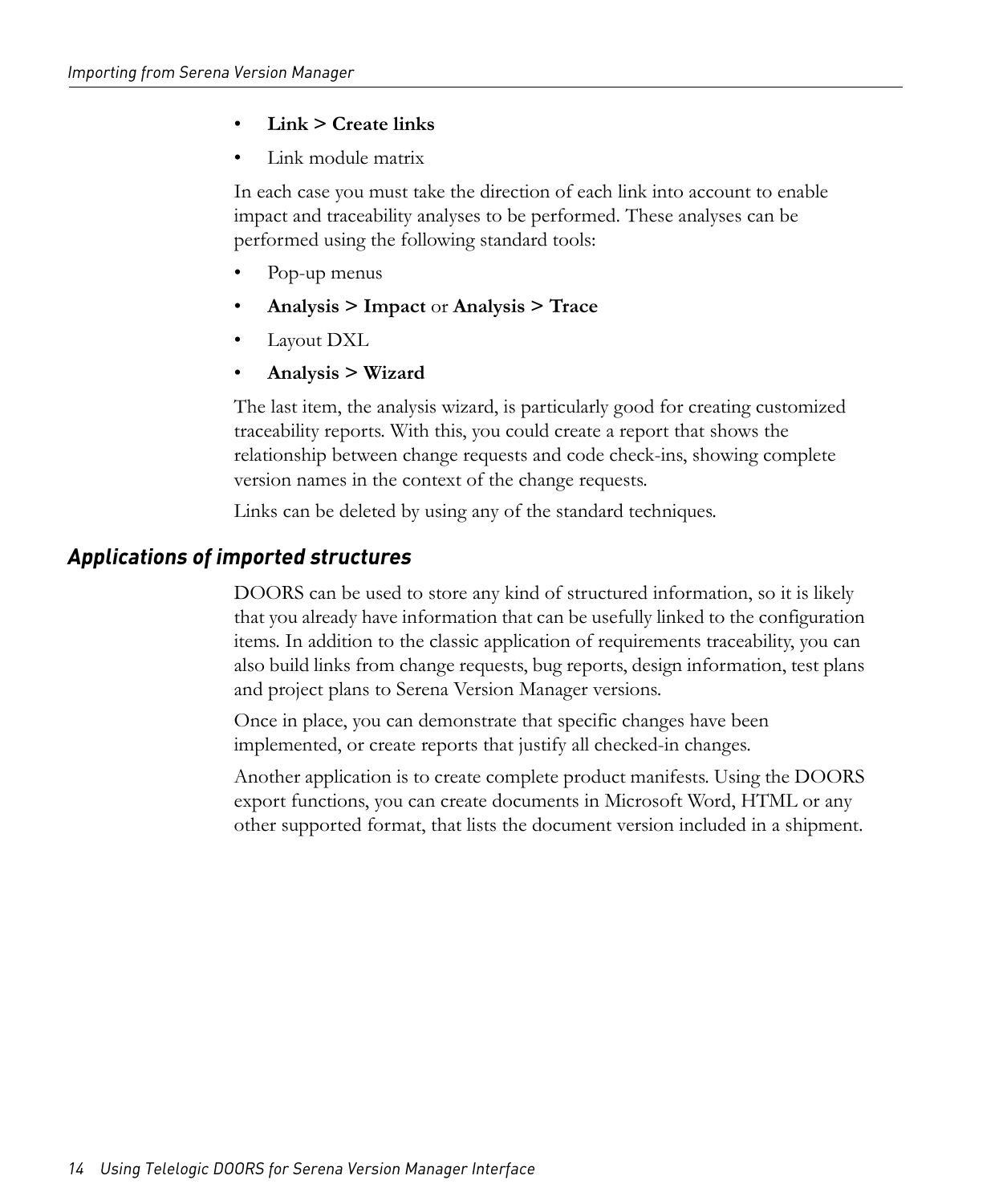## <span id="page-20-0"></span>*4 Labelling DOORS baselines*

This chapter describes:

- [Importing Serena Version Manager labels into DOORS](#page-20-1)
- [Creating DOORS baselines](#page-24-0)
- [Understanding baseline information](#page-25-0)
- [Using DOORS traceability](#page-28-0)

## <span id="page-20-3"></span><span id="page-20-1"></span>**Importing Serena Version Manager labels into DOORS**

Serena Version Manager labels are typically used to mark which files were included in a particular release. Version labels are specified when revisions of files are checked in.

DOORS baselines create frozen versions of modules that are similar to checked-in versions of files: they can be referenced, but not changed. Baselines are numbered progressively using major and minor versions, plus an optional text suffix.

Serena Version Manager version labels are ideal for DOORS baseline suffixes, where they can be used for the same purpose as in Serena Version Manager.

Baseline labelling is a two-step process: importing labels from a project module and creating baselines. The import process sets up a structure where a record of each baseline is kept. This section describes the import step while ["Creating](#page-24-0)  [DOORS baselines," on page 19](#page-24-0) describes baseline creation.

#### <span id="page-20-2"></span>*Importing labels*

You can choose to import version labels into an empty module or into a module that already contains objects. The set of labels from each project is always imported under its own top-level object.

Normally you should maintain your label and baseline structure in a special module, though you might choose to store label information for several projects in the same module. If you choose to do this, the new project will be imported under a new level-one object at the end of the module.

Before using the baseline labelling process you must import the required Serena Version Manager project into a DOORS module. The baseline process reads the version labels from this module.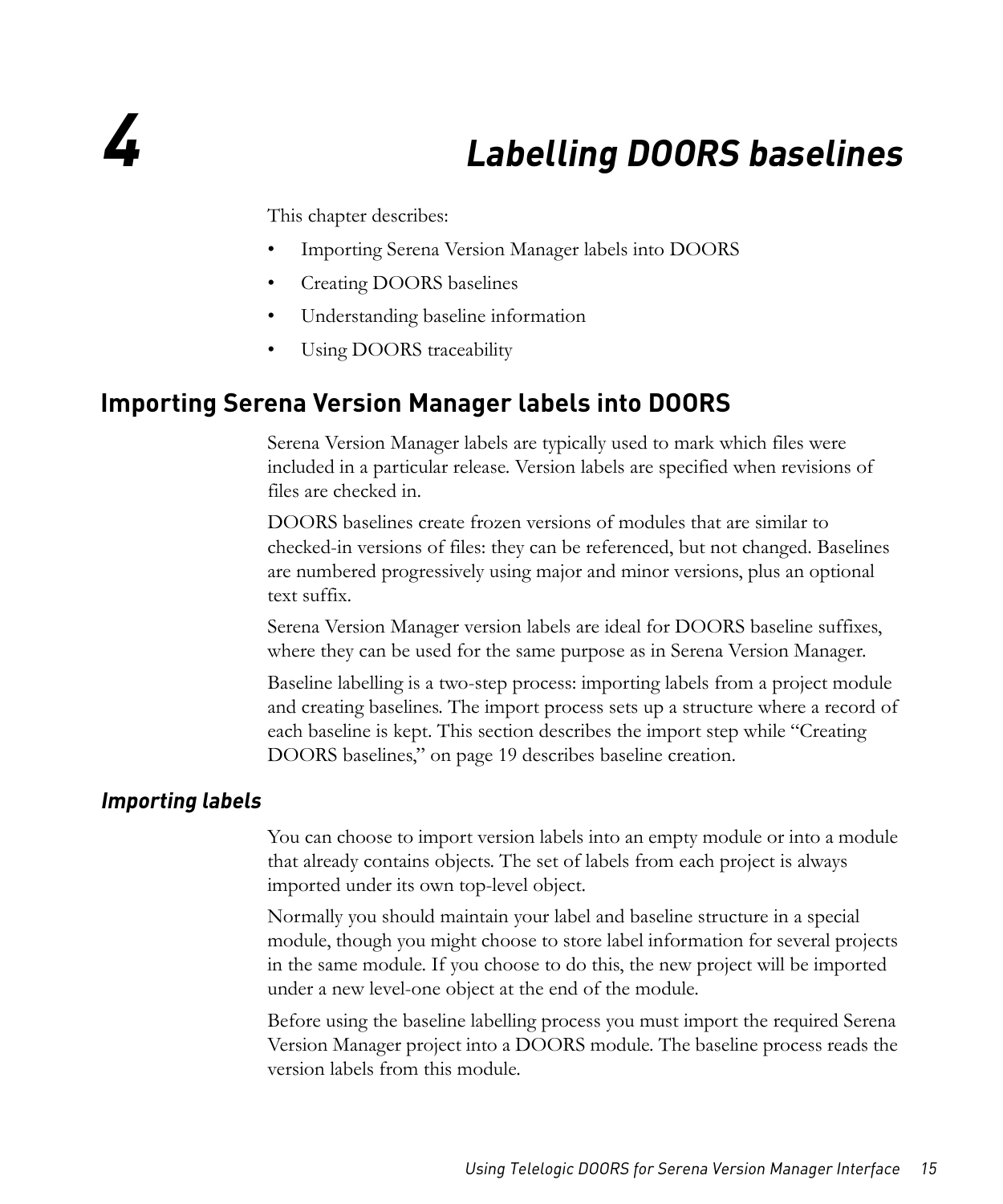**Note** You must be a DOORS database manager to perform this function. It performs irrevocable module baseline operations.

#### **To import labels:**

- **1.** Open your target DOORS module. If the module is not empty, select a parent object for your imported structure.
- **2.** From the DOORS menu, select **Serena Version Manager** then **Label baselines**.

DOORSConnect PVC... **THE** 

| DOORS CL module<br><b>Test Specification</b><br>Requirements<br>Bridge |      |
|------------------------------------------------------------------------|------|
| Procedures<br><b>PVCS Version Manager projects</b>                     |      |
|                                                                        |      |
| Close<br>Use project                                                   | Help |

**3.** Select the DOORS module previously used to import the Serena Version Manager project.

The following dialog box is displayed: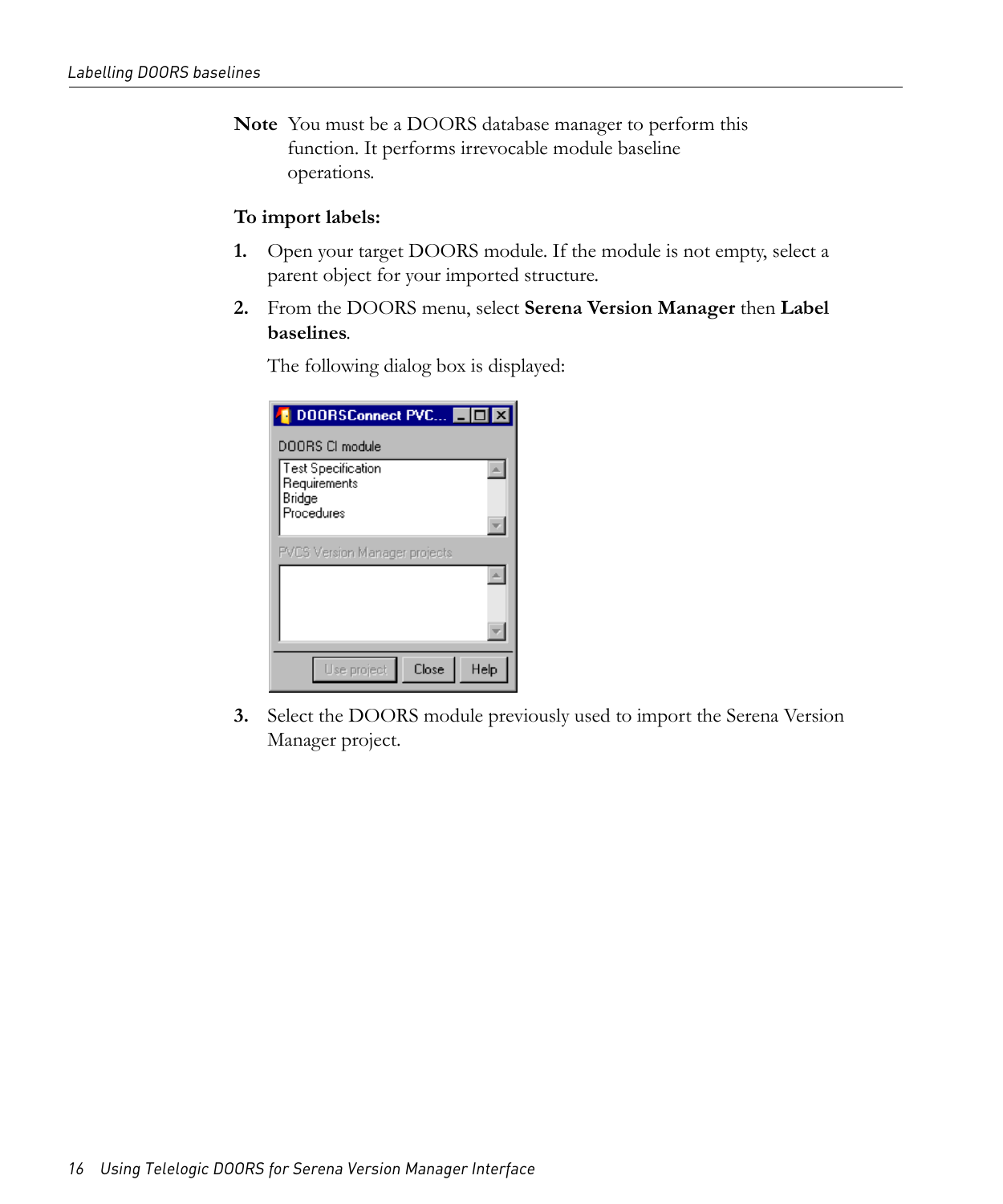A dialog box is displayed, with one or more projects in the select box, as follows:

| <b>DOORSConnect PVC</b>                   |
|-------------------------------------------|
| DOORS CL module                           |
| <b>Test Specification</b><br>Requirements |
| Bridge                                    |
| Procedures                                |
| <b>PVCS Version Manager projects</b>      |
| Bridge                                    |
|                                           |
|                                           |
|                                           |
| Close -<br>Use project<br>Help            |

- **4.** Select the project whose labels you want to use.
- **5.** Click **Use project** to create the module structure.

When the import is complete, the DOORS module is updated and the Apply Label to Modules window appears. For further information, see ["Creating DOORS baselines," on page 19](#page-24-0).

The following screenshot shows the label module after importing labels:



#### <span id="page-22-1"></span><span id="page-22-0"></span>*Re-importing labels*

After you have completed this baseline labelling operation, you may want more Serena Version Manager labels. Telelogic DOORS for Serena Version Manager Interface can synchronize existing imported labels with the Serena Version Manager project, adding new labels as required.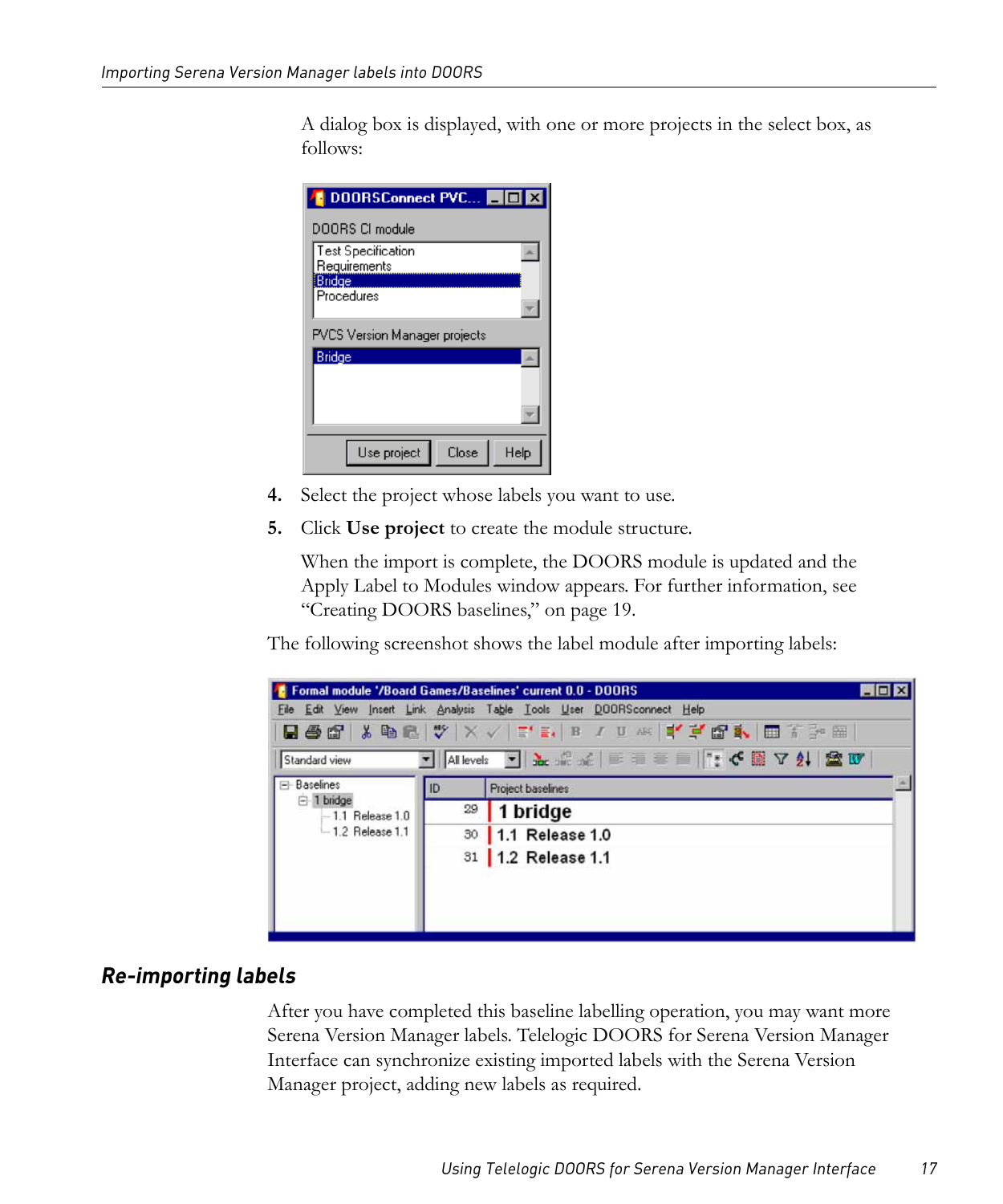To do this, after selecting the project object at the top of the label and baseline structure, repeat the procedure in ["Importing labels," on page 15](#page-20-2).

#### <span id="page-23-1"></span><span id="page-23-0"></span>*Imported attributes for labels*

During the import process, Serena Version Manager data is stored as DOORS attributes. All Serena Version Manager-related attributes are distinguished by a **PVM** prefix.

| <b>Attribute</b> | <b>Description</b>                                                                         |
|------------------|--------------------------------------------------------------------------------------------|
| Object Heading   | The name of the Serena Version Manager label.                                              |
| Object Text      | The Serena Version Manager comment for the label,<br>specified when the label was created. |
| PVM Kind         | Identifies the type of the object. Possible values are<br>Project, Label and Baseline.     |
| PVM User         | The name of the person who created the label.                                              |
| <b>PVM</b> Date  | The date on which the label was created.                                                   |

The following attributes are used to store Serena Version Manager properties: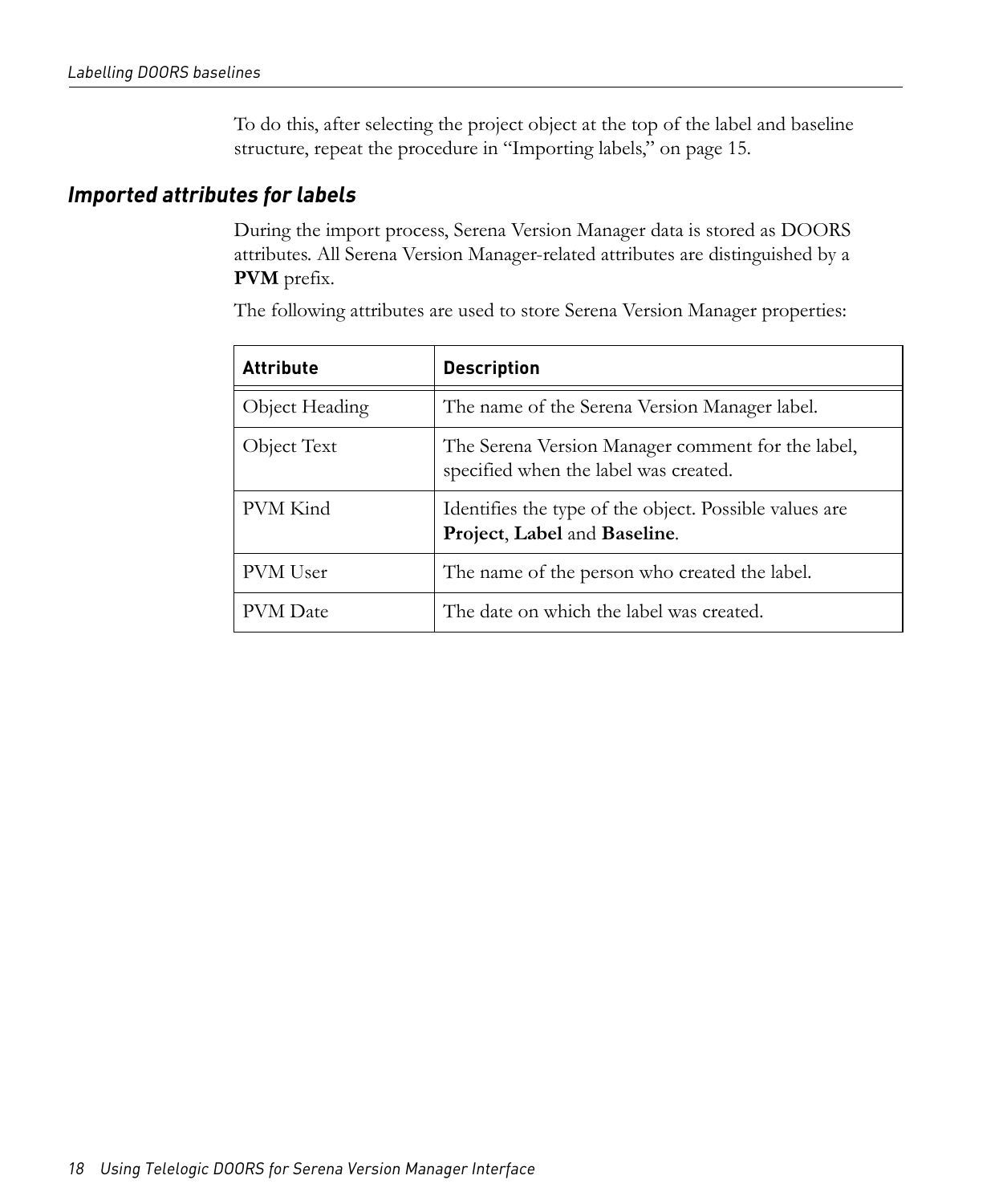## <span id="page-24-1"></span><span id="page-24-0"></span>**Creating DOORS baselines**

Creating DOORS baselines is the second step of the import process. Baselines are created using the following dialog box, which is displayed when the import is complete:

| DOORSConnect PVCS Version Manag           |
|-------------------------------------------|
| PVCS Version Manager version labels:      |
| Release 1.0                               |
| Release 1.1                               |
|                                           |
| DOORS modules:                            |
| Requirements<br><b>Test Specification</b> |
| Procedures                                |
| Bridge                                    |
| Clear all<br>Select all                   |
| Baseline type: Suffix only                |
| Release 1.0<br>$\nabla$ Use suffix        |
| Baseline annotation:                      |
|                                           |
|                                           |
|                                           |
|                                           |
|                                           |
| Baseline<br>Close<br>Help                 |

#### **To create labeled baselines:**

- **1.** Ensure that all needed DOORS modules are closed and not in use by anyone else.
- **2.** Select the required label from the list in **Serena Version Manager version labels**.
- **3.** Select the required module(s) from the list in **DOORS modules**. Use **Select all** and **Clear all** to simplify the selection process.
- **4.** Select the type of baseline required: **Suffix only**, **Minor version**, or **Major version**.
- **5.** Select whether to include a suffix by clicking **Use suffix**. The default suffix is the selected Serena Version Manager label. You can modify it if required.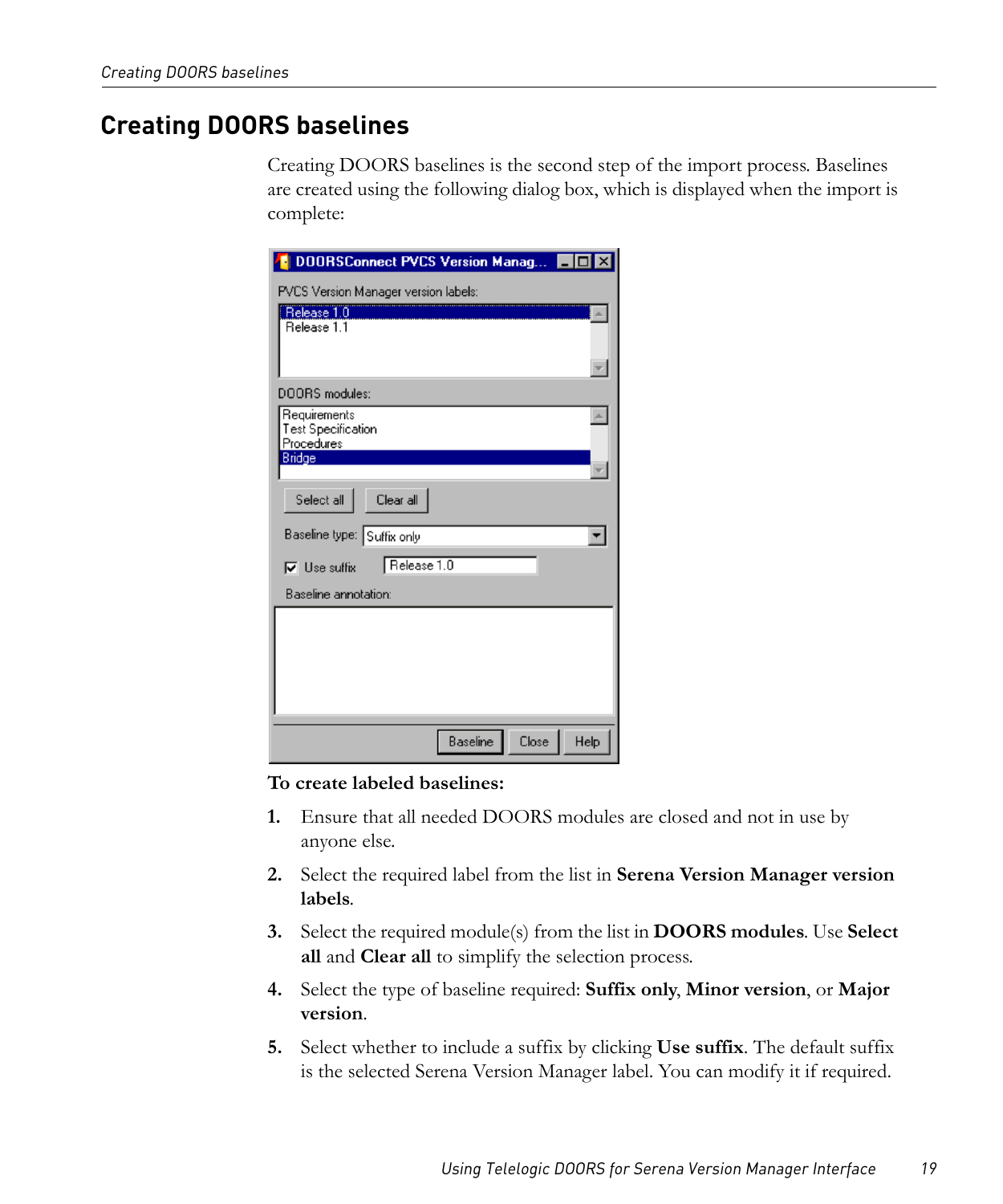- **6.** Modify the label comment, if necessary. It is used as annotation for the baseline.
- **7.** Click **Baseline**. You are asked to confirm the operation, twice. Baseline creation requires exclusive, write access to all selected modules. This means you must ensure that no one else is using the modules.

Once a baseline has been created it cannot be destroyed or recreated, so you must be absolutely certain that a group baselining operation is correct before proceeding.

Baselines are created for each of the specified modules, and the label module is updated to contain a baseline-creation object for each module.

The attribute **PVM Baseline** is created and filled with the baseline name for each baseline-creation object.

When complete, the following dialog box is displayed, indicating how many labels and baselines were created:

| DOORSConnect PVCS Version Manager <b>HO</b> X |
|-----------------------------------------------|
| Project bridge                                |
| 2 new labels imported                         |
| 1 haseline created                            |
| Graphics<br>Apply filter<br>Close<br>Help     |

For further information on how to use the window functions, see ["Understanding baseline information," on page 20.](#page-25-0)

## <span id="page-25-1"></span><span id="page-25-0"></span>**Understanding baseline information**

All the normal DOORS viewing mechanisms can be used on the label and baseline structure. The information can be displayed in either document or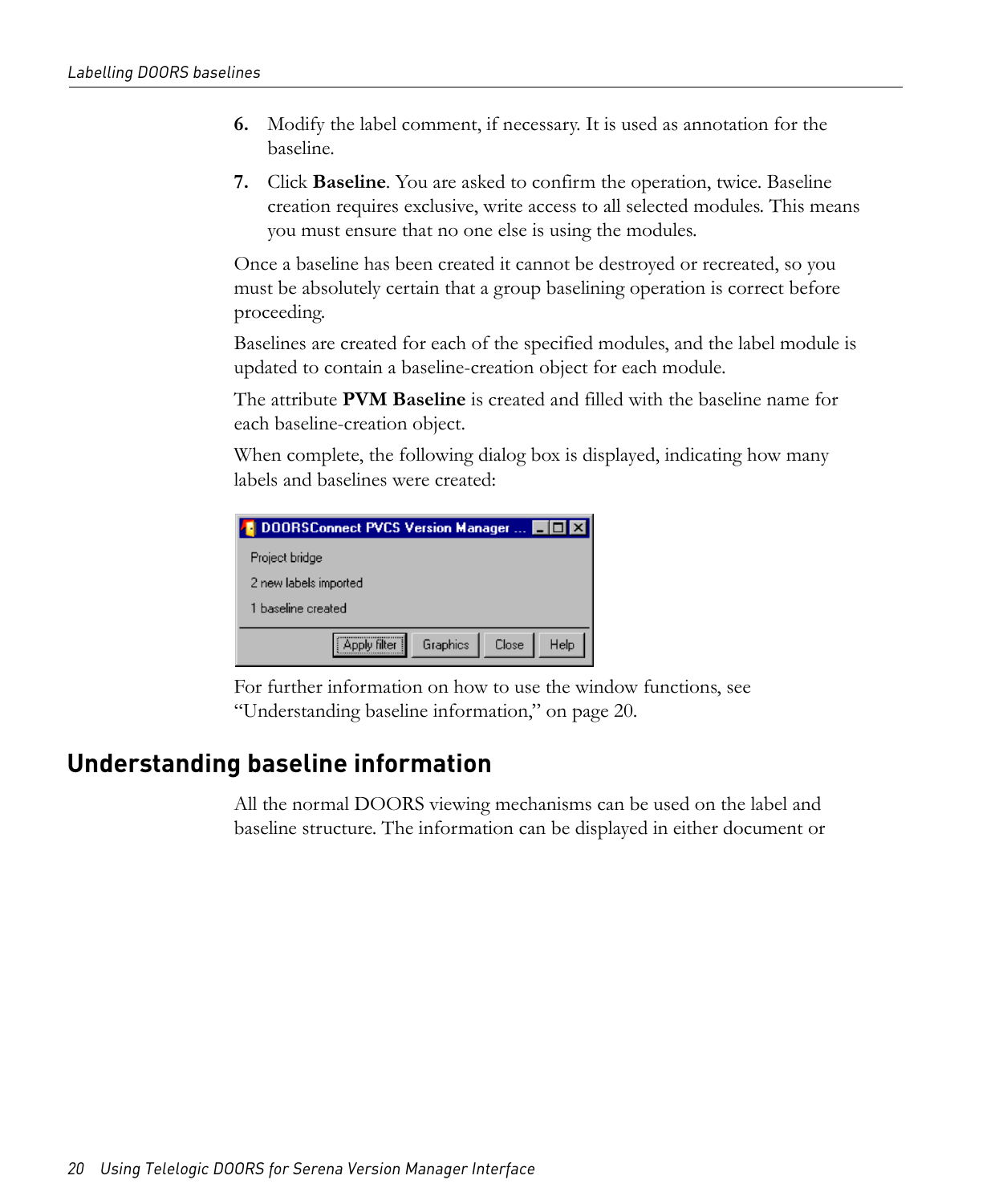graphics mode. Each object type has a color to aid visual identification. The following screenshot shows module baseline records created in column view:

|                                           |                           |          | ■●图 % 脑底 ♥ × √ F'F B / F # F'F B A B H B D # P B             |
|-------------------------------------------|---------------------------|----------|--------------------------------------------------------------|
| Standard view                             |                           |          | ▼   Allevels ▼   主意系系   三三三   1: ぐ盛 ▽ 24   盆 10              |
| <b>E</b> Baselines                        | ID                        | PVM Kind | Project baselines                                            |
| $\Box$ 1 bridge<br>F 1.1 Release 1.0      | 29                        | Project  | 1 bridge                                                     |
| 1.1.1 Bridge: Basi                        | 30                        | Label    | 1.1 Release 1.0                                              |
| $-1.2$ Release $1.1$                      | 32                        | Baseline | $1.1.1$ Bridge                                               |
|                                           |                           |          | Baseline 0.0 (Release 1.0) created by graeme on 17 May 2001. |
|                                           |                           | 31 Label | 1.2 Release 1.1                                              |
|                                           |                           |          |                                                              |
| $\blacktriangleright$<br>Username: graeme | K.<br>Exclusive edit mode |          |                                                              |

#### <span id="page-26-3"></span><span id="page-26-0"></span>*Graphics colors for labels*

When each item is imported, it is assigned a background color that is used in graphics mode. This helps provide instant visual recognition of the structure of your data.

The color allocations are as follows:

| <b>Type</b> | Color                                       |
|-------------|---------------------------------------------|
| Project     | Black (no color on normal DOORS background) |
| Label       | Red                                         |
| Baseline    | Blue                                        |

#### <span id="page-26-2"></span><span id="page-26-1"></span>*Viewing new baseline information*

If you re-import labels or create new labels in the same module, you can use the Baseline Labelling Report window's **Apply filter** button to show only the newly-created items.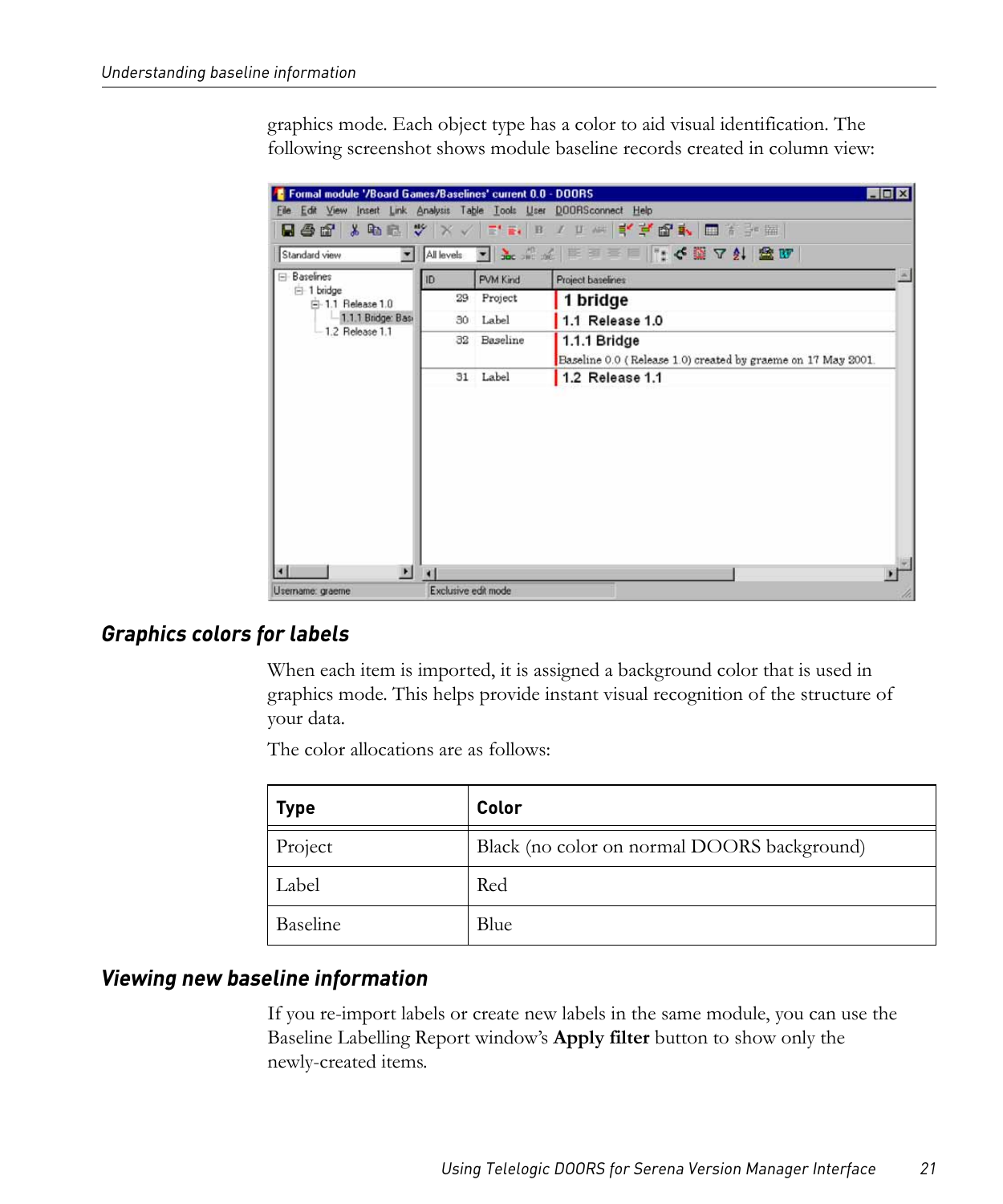The following dialog box is displayed:

| Project bridge                                   |          |       |      |
|--------------------------------------------------|----------|-------|------|
| 2 new labels imported                            |          |       |      |
| 1 baseline created                               |          |       |      |
| ,,,,,,,,,,,,,,,,,,,,,,,,,,,,,,,,<br>Apply filter | Graphics | Close | Help |

#### Click **Apply filter**.

The formal module is displayed with the filter applied:

|    |                 | $\blacksquare$ $\blacksquare$ $\times$                       |                                                                                                                                                                                               |
|----|-----------------|--------------------------------------------------------------|-----------------------------------------------------------------------------------------------------------------------------------------------------------------------------------------------|
|    |                 |                                                              |                                                                                                                                                                                               |
|    |                 |                                                              |                                                                                                                                                                                               |
|    |                 |                                                              |                                                                                                                                                                                               |
| ID | <b>PVM Kind</b> | Project baselines                                            |                                                                                                                                                                                               |
| 29 | Project         | 1 bridge                                                     |                                                                                                                                                                                               |
|    |                 | $1.1$ Release 1.0                                            |                                                                                                                                                                                               |
|    |                 | $1.1.1$ Bridge                                               |                                                                                                                                                                                               |
|    |                 | Baseline 0.0 (Release 1.0) created by graeme on 17 May 2001. |                                                                                                                                                                                               |
|    |                 | $1.2$ Release 1.1                                            |                                                                                                                                                                                               |
|    |                 |                                                              |                                                                                                                                                                                               |
|    |                 |                                                              |                                                                                                                                                                                               |
|    |                 | 30 Label<br>32 Baseline<br>31 Label                          | Formal module '/Board Games/Baselines' current 0.0 - DOORS<br>File Edit View Insert Link Analysis Table Tools User DOORSconnect Help<br><b>Bed Xbd V X / TE B / D / F Y F B &amp; B T P B</b> |

The following screenshot shows the DOORS Open Baseline dialog box for a baseline created using a Serena Version Manager version label:

| <b>Open Baseline - DOORS</b><br>$\boldsymbol{\mathsf{x}}$ |                       |             |  |  |
|-----------------------------------------------------------|-----------------------|-------------|--|--|
| Select the baseline you want to open                      |                       |             |  |  |
| <b>Baseline</b>                                           | By                    | On          |  |  |
| $0.0$ Release $1.0$                                       | graeme                | 17 May 2001 |  |  |
| $0.0$ Release $1.1$                                       | 17 May 2001<br>graeme |             |  |  |
| Description                                               |                       |             |  |  |
|                                                           |                       |             |  |  |
| OK                                                        | Cancel                | Help        |  |  |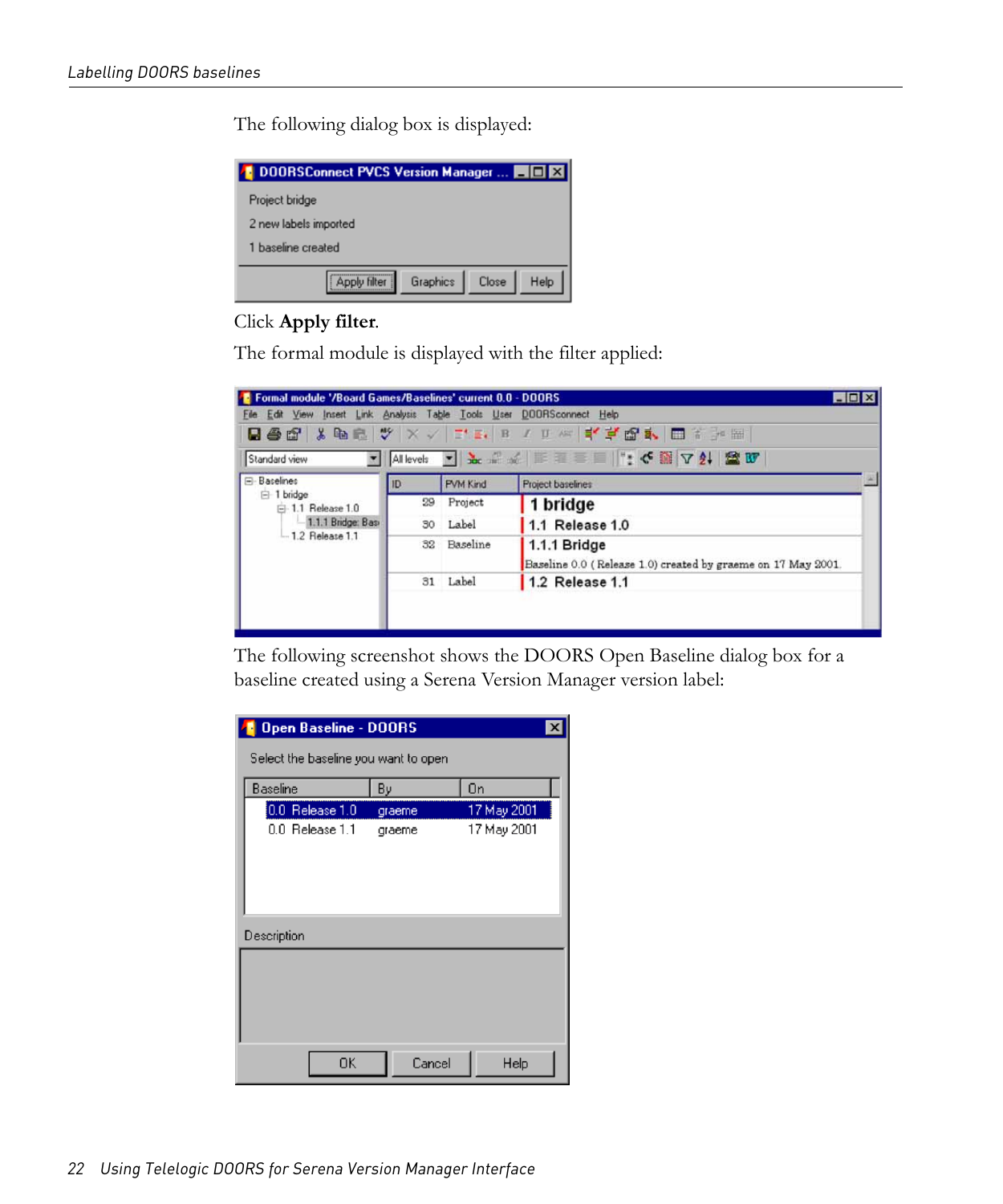## <span id="page-28-5"></span><span id="page-28-0"></span>**Using DOORS traceability**

By storing information on labels and baselines in a DOORS module, they can be included in your traceability schema. In this way you can link details of released information directly to project plans and other applications, as outlined below.

#### <span id="page-28-4"></span><span id="page-28-1"></span>*Link management for labels*

You can use any of the following standard DOORS methods for creating links between label and baseline objects and other DOORS information:

- Drag and drop
- **Link > Create links**
- Link module matrix

In each case, you must take into account the direction of links to allow impact and traceability analyses to be performed as required. These analyses can be performed using the following standard tools:

- Pop-up menus
- **Analysis > Impact** or **Analysis > Trace**
- Layout DXL
- **Analysis > Wizard**

The last item, the analysis wizard, is particularly good for creating customized traceability reports. With this, you could create a report that shows the relationship between code check-ins and module baselines, showing complete version names, baseline specifications and dates in the context of planning information.

Links can be deleted using any of the standard techniques.

#### <span id="page-28-3"></span><span id="page-28-2"></span>*Applications of imported labels*

DOORS can be used to store any kind of structured information, so it is likely that you already have information in your data that can be linked to baseline records. You might associate particular module baselines with deliveries made to customers, meeting specific requirements.

Another application is to create complete product manifests. Using the DOORS export functions, you can create documents in Microsoft Word, HTML or any other supported format, that lists the document version included in a shipment.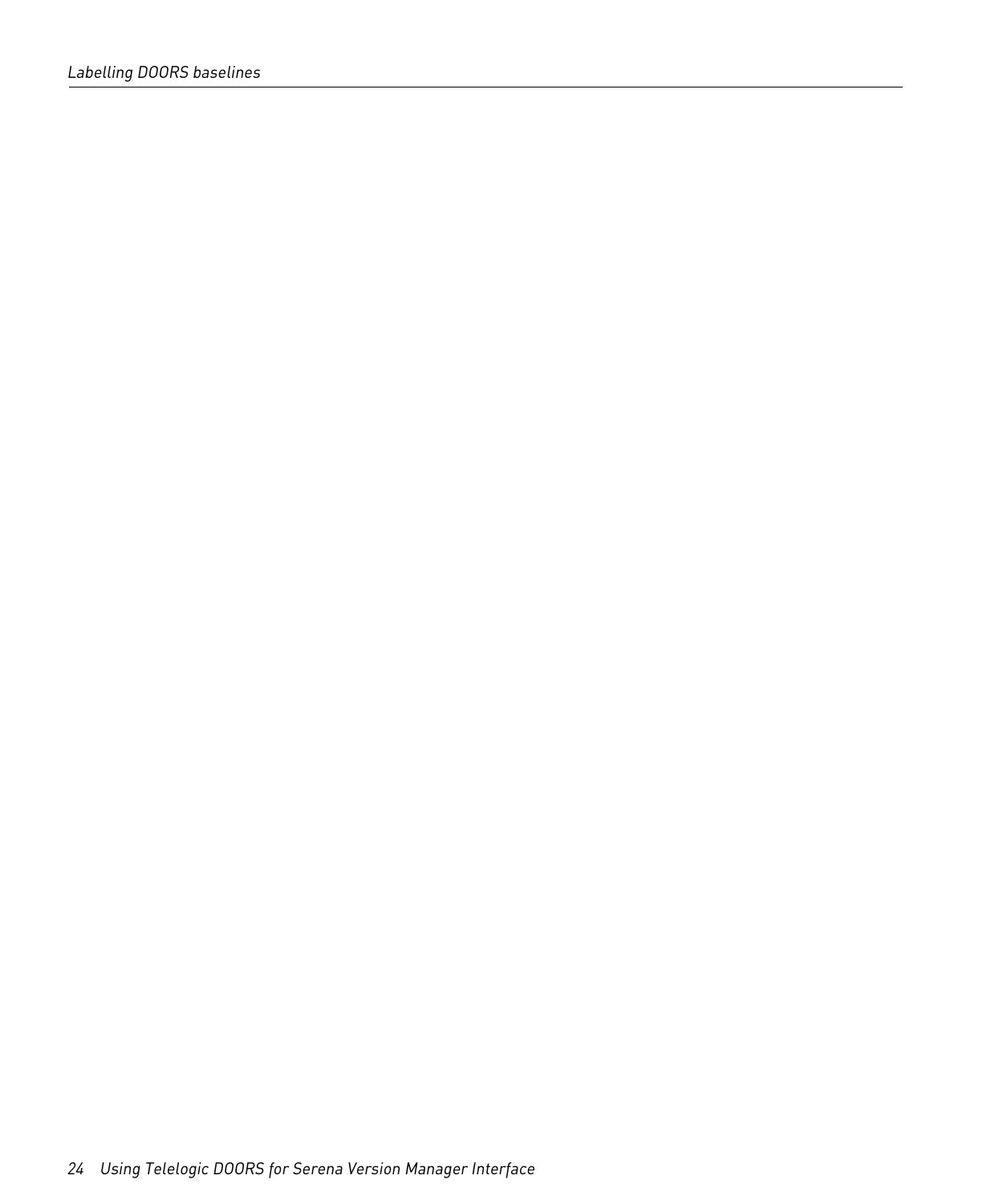## *5 Contacting support*

<span id="page-30-0"></span>This chapter contains the following topics:

- [Contacting IBM Rational Software Support](#page-30-1)
- [What to do before you contact Support](#page-30-3)
- [Sending an automated problem report form](#page-31-0)
- <span id="page-30-4"></span>• [Other information](#page-33-2)

## <span id="page-30-1"></span>**Contacting IBM Rational Software Support**

Support and information for Telelogic products is currently being transitioned from the Telelogic Support site to the IBM Rational Software Support site. During this transition phase, your product support location depends on your customer history.

#### <span id="page-30-2"></span>*Product support*

• If you are a heritage customer, meaning you were a Telelogic customer prior to November 1, 2008, please visit the DOORS Support Web site on https://support.telelogic.com/doors.

Telelogic customers will be redirected automatically to the IBM Rational Software Support site after the product information has been migrated.

If you are a new Rational customer, meaning you did not have Telelogic-licensed products prior to November 1, 2008, please visit the IBM Rational Software Support site on http://www.ibm.com/software/rational/support/.

### <span id="page-30-3"></span>**What to do before you contact Support**

If your site has a designated on-site support person, please contact that person before you contact our Support team.

To help our Support team solve your problem, please have the following information available:

- Your name, title, company name, e-mail address, fax number and telephone number.
- Your support ID and support password.
- The version and build number of DOORS that you're running.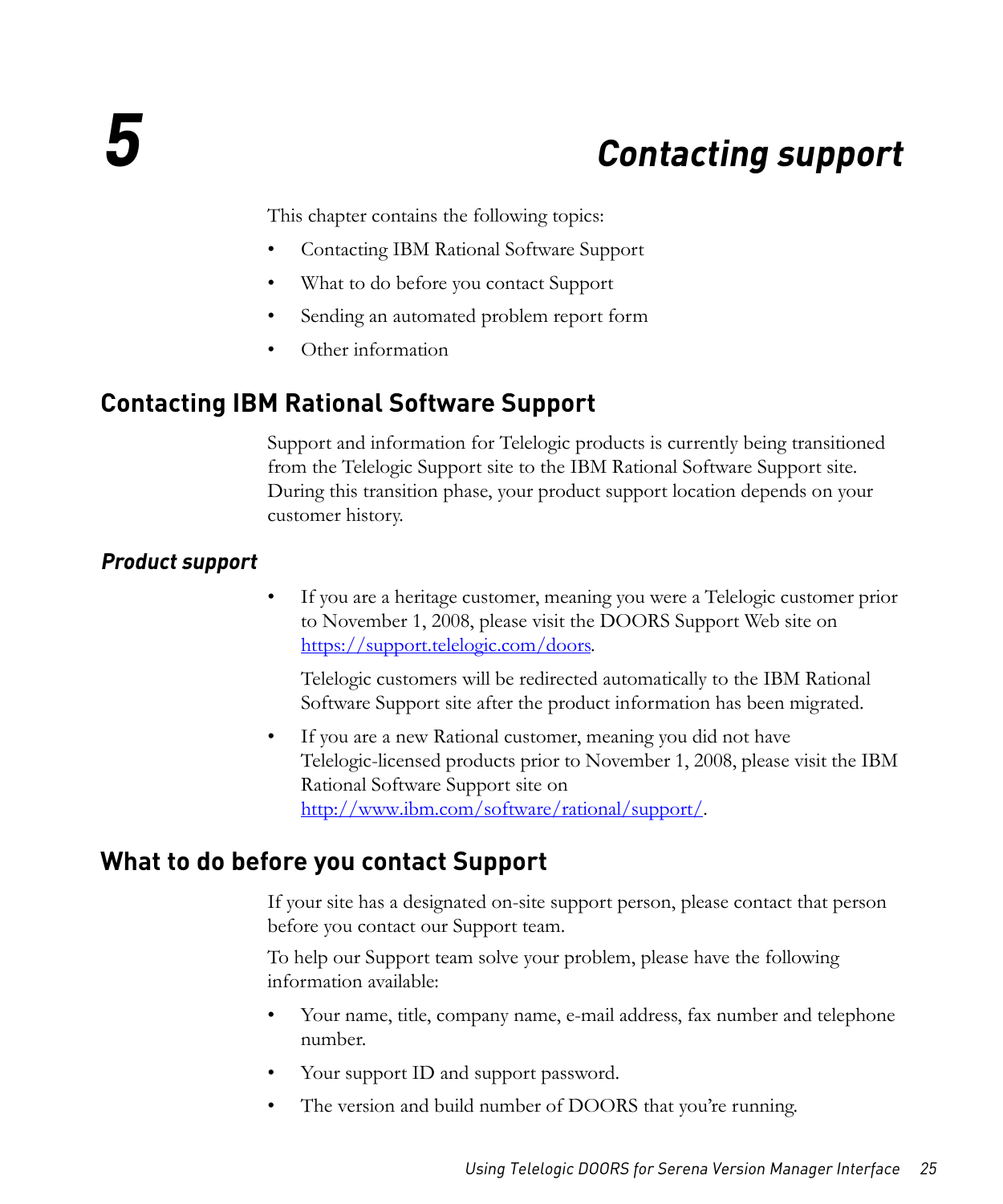To get this information, run DOORS, and click **Help > About DOORS**.

- The operating system you're running DOORS on.
- What operating system your DOORS database is running on, if different.
- If you are reporting a new problem, please have a clear statement of the problem, including the exact text of any error messages produced by DOORS, your operating system, or any other tools that were running when the problem occurred.
- If you are calling about a problem you reported earlier, you need the original tracking number the Support team assigned to your problem.
- If you want, you can use the automated problem report form. For information, see ["Sending an automated problem report form," on page 26.](#page-31-0)

<span id="page-31-1"></span>The support center on our web site is at https://support.telelogic.com.

#### <span id="page-31-0"></span>**Sending an automated problem report form**

**To send an automated problem report to Support:**

**1.** Select **Help > Generate Support Request**.

The **Telelogic Support Information** dialog box is displayed with some of your product information automatically included.

Review the information to make sure it's accurate.

- **2.** From the **Impact** drop down list box, select the severity of the problem.
- **3.** In the **Summary** box, summarize the problem.
- **4.** In the **Problem** box, type a detailed description of the problem.
- **5.** If available, attach a snapshot.

Click either **DOORS Window Snapshot** or **Screen Snapshot**, whichever is applicable, and select the snapshot from your machine.

- **6.** If possible, use the buttons in the **Attachment Information** area to add video capture, system details and files.
	- **Note** The **Add Product Files** button is unavailable in DOORS. Product information is collected and added automatically.

Add any relevant information to help Support resolve the problem.

**7.** You can either: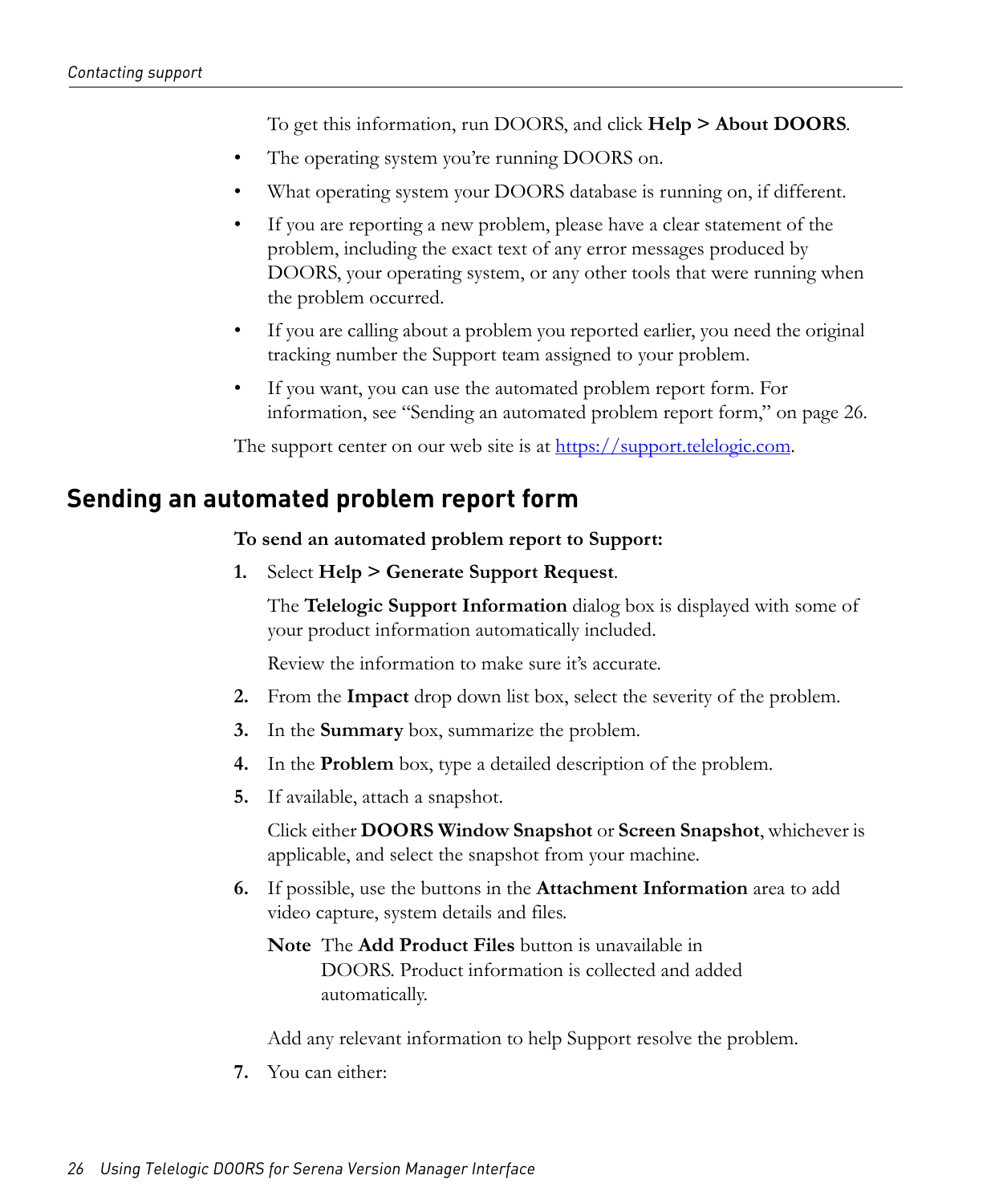• Display the information you've entered in a new window so that you can copy it. For example, you may want to add this information to someone else's information.

#### Click **Just Text (No Email)**.

• Open the email to edit it before sending it to Support.

Click **Preview and Send** to submit the report.

#### <span id="page-32-0"></span>*Guidelines for writing a problem report*

- Be as specific as possible when you summarize the problem in the **Summary** box and when you explain the situation and provide details in the **Problem** box. For example, "The system crashed when I tried to add an attribute" is more helpful than "It crashed."
- Indicate if there were any system changes, such as customizations or upgrades, before the problem occurred.
- If the problem is reproducible, list the specific steps to be followed in order to demonstrate the problem and also indicate the model you are using to perform the steps.
- In the problem description, include anything different or unusual that you observed before the problem happened.
- Make screen captures of anything that you feel will help and attach them to the problem report.
- Include any error messages and code samples you have related to the problem.
- If you have multiple unrelated questions or issues, please submit them separately.

#### <span id="page-32-1"></span>*Automatic responses and recording defects*

When you send the online form to Support, the customer service system immediately searches the Knowledge Base based on the **Summary** and **Problem** descriptions you entered. If there is an exact match of your problem in the knowledge base, the system automatically sends an email to you with a pointer to the most likely solution.

The problem is also automatically recorded in the defect tracking system as assigned to a support representative. This representative works with you to be certain that your problem is solved. The defect tracking system also records new problems with their solutions in the Knowledge Base to provide rapid assistance for other customers.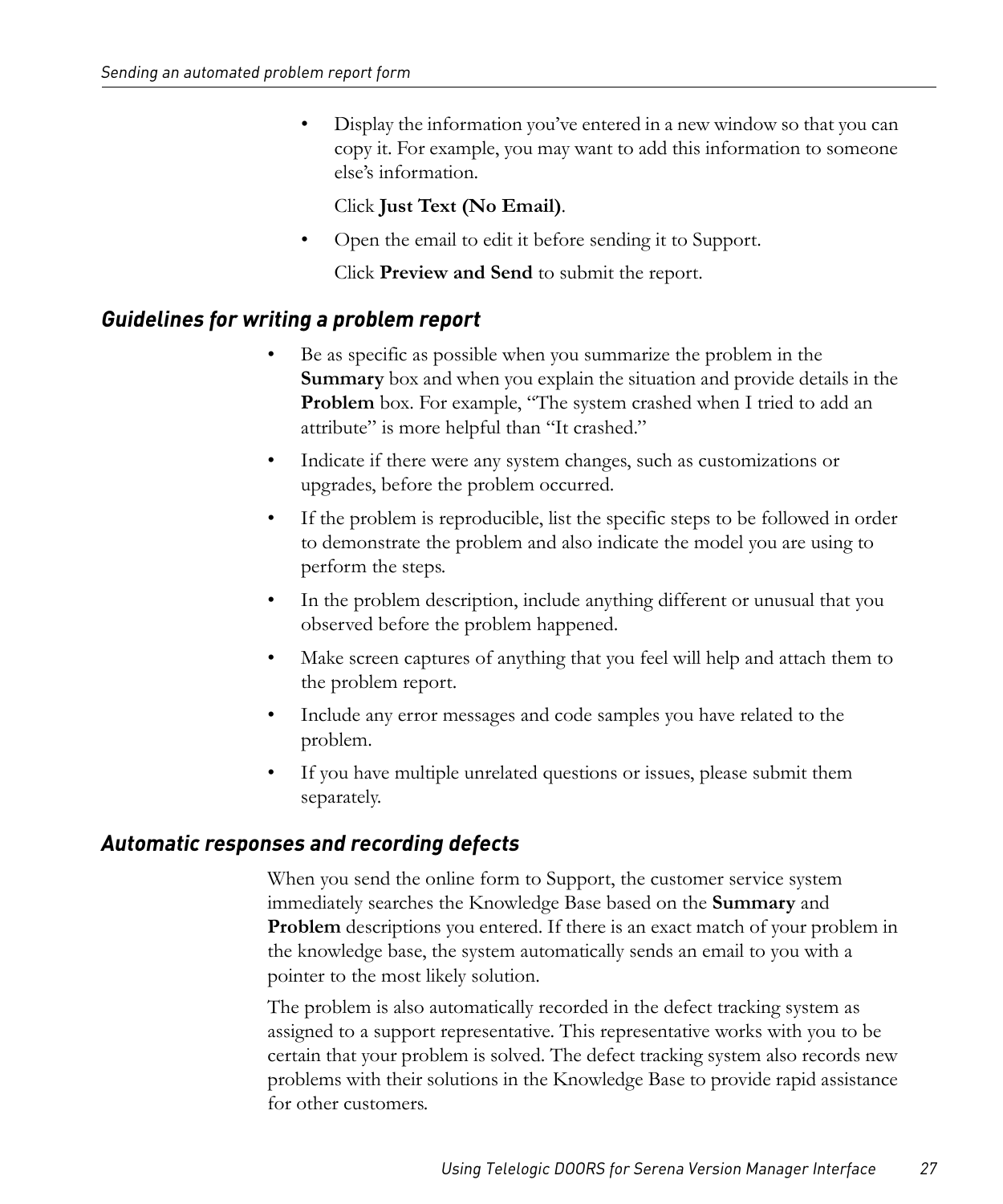#### <span id="page-33-0"></span>*Automatically generated problem reports*

If your DOORS system crashes, it displays a message asking if you want to send a problem report about the crash to DOORS Support.

If you decide to send this generated report, the system displays the same online form that is available from **Help > Generate Support Request**. In this case, the form contains information about the crash condition, in addition to the information that is usually filled in describing your system.

<span id="page-33-3"></span>Add any more information that you can to help the Support staff identify the problem before you click the **Preview and Send** button.

#### <span id="page-33-1"></span>*Changing the email address of the problem report*

If you want to send the problem to someone other than DOORS Support, for example to your internal support, you can change the default email address of the problem report.

#### **To change the email address of the problem report:**

- **1.** Open **System** in the **Control Panel**.
- **2.** On the **Advanced** tab, click **Environment Variables**, then click **New** under **variables**.

The **New User Variable** window is displayed

- **3.** In **Variable Name** enter **ILX\_RECIP**, the variable that controls the address used by the problem report.
- **4.** In **Variable Value** enter the email address you want to use.
- **5.** Click **OK** to add the value.
- **6.** Click **OK** to save the value in the environment variables.
- **7.** Click **OK** to save the value in the system properties.

#### <span id="page-33-2"></span>**Other information**

For Rational software product news, events, and other information, visit the IBM Rational Software Web site on http://www.ibm.com/software/rational/.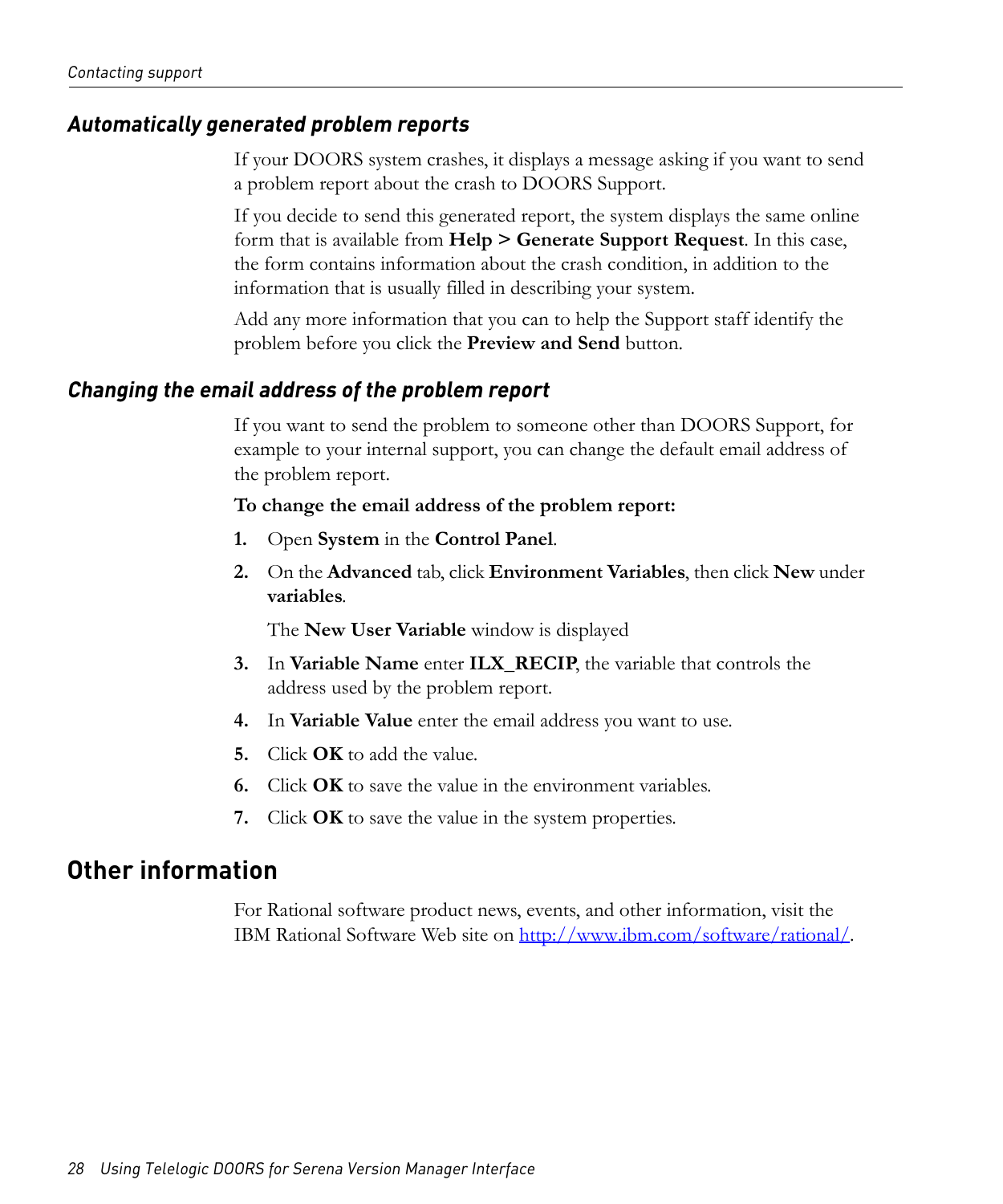# <span id="page-34-1"></span>*6 Notices*

<span id="page-34-0"></span>This information was developed for products and services offered in the U.S.A. IBM may not offer the products, services, or features discussed in this document in other countries. Consult your local IBM representative for information on the products and services currently available in your area. Any reference to an IBM product, program, or service is not intended to state or imply that only that IBM product, program, or service may be used. Any functionally equivalent product, program, or service that does not infringe any IBM intellectual property right may be used instead. However, it is the user's responsibility to evaluate and verify the operation of any non-IBM product, program, or service.

IBM may have patents or pending patent applications covering subject matter described in this document. The furnishing of this document does not grant you any license to these patents. You can send written license inquiries to:

IBM Director of Licensing IBM Corporation North Castle Drive Armonk, NY 10504-1785 U.S.A.

For license inquiries regarding double-byte character set (DBCS) information, contact the IBM Intellectual Property Department in your country or send written inquiries to:

IBM World Trade Asia Corporation Licensing 2-31 Roppongi 3-chome, Minato-ku Tokyo 106-0032, Japan

**The following paragraph does not apply to the United Kingdom or any other country where such provisions are inconsistent with local law:** INTERNATIONAL BUSINESS MACHINES CORPORATION PROVIDES THIS PUBLICATION "AS IS" WITHOUT WARRANTY OF ANY KIND, EITHER EXPRESS OR IMPLIED, INCLUDING, BUT NOT LIMITED TO, THE IMPLIED WARRANTIES OF NON-INFRINGEMENT, MERCHANTABILITY OR FITNESS FOR A PARTICULAR PURPOSE. Some states do not allow disclaimer of express or implied warranties in certain transactions. Therefore, this statement may not apply to you.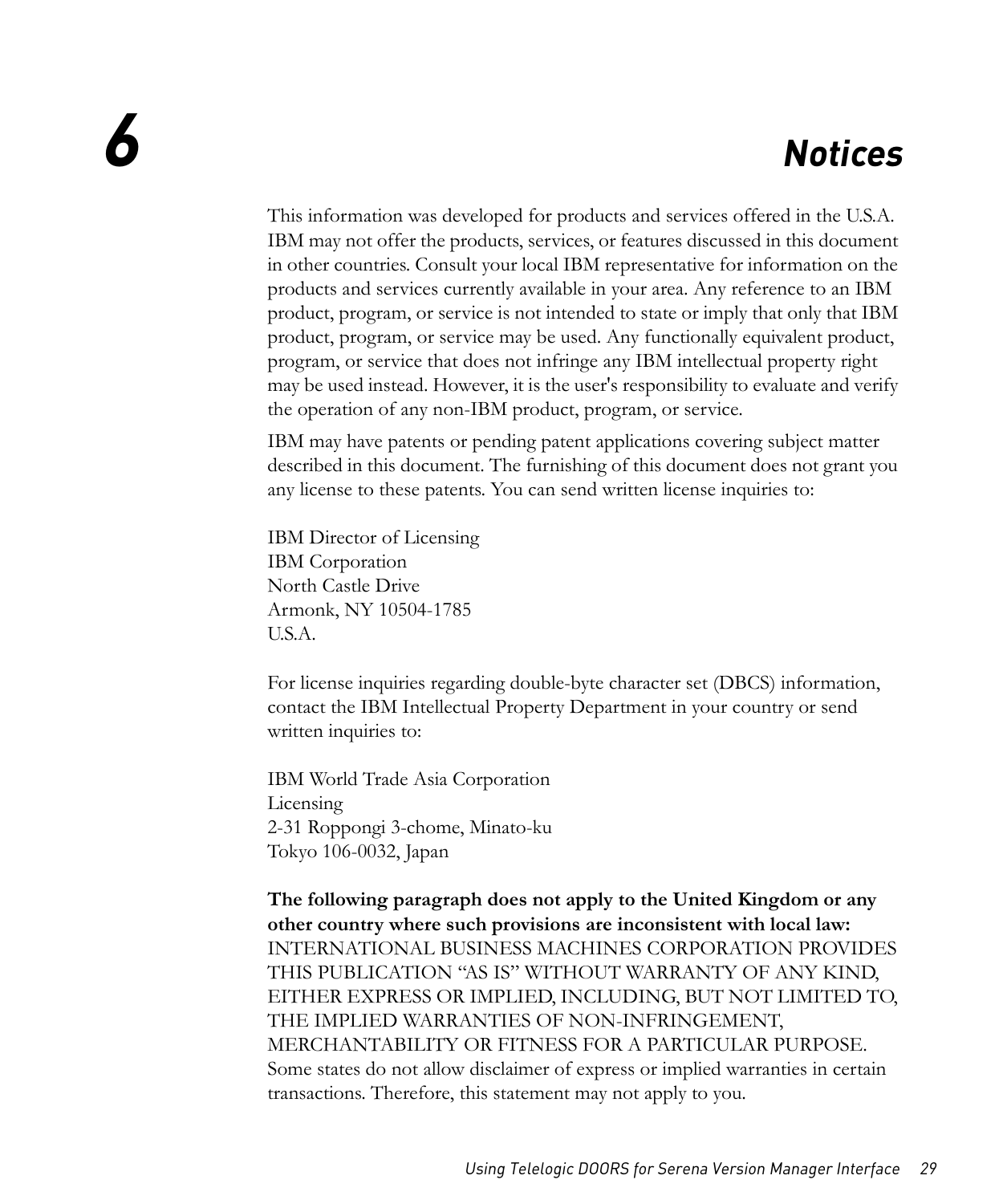This information could include technical inaccuracies or typographical errors. Changes are periodically made to the information herein; these changes will be incorporated in new editions of the publication. IBM may make improvements and/or changes in the product(s) and/or the program(s) described in this publication at any time without notice.

Any references in this information to non-IBM Web sites are provided for convenience only and do not in any manner serve as an endorsement of those Web sites. The materials at those Web sites are not part of the materials for this IBM product and use of those Web sites is at your own risk.

IBM may use or distribute any of the information you supply in any way it believes appropriate without incurring any obligation to you.

Licensees of this program who wish to have information about it for the purpose of enabling: (i) the exchange of information between independently created programs and other programs (including this one) and (ii) the mutual use of the information which has been exchanged, should contact:

Intellectual Property Dept. for Rational Software IBM Corporation 1 Rogers Street Cambridge, Massachusetts 02142 U.S.A.

Such information may be available, subject to appropriate terms and conditions, including in some cases, payment of a fee.

The licensed program described in this document and all licensed material available for it are provided by IBM under terms of the IBM Customer Agreement, IBM International Program License Agreement or any equivalent agreement between us.

Any performance data contained herein was determined in a controlled environment. Therefore, the results obtained in other operating environments may vary significantly. Some measurements may have been made on development-level systems and there is no guarantee that these measurements will be the same on generally available systems. Furthermore, some measurements may have been estimated through extrapolation. Actual results may vary. Users of this document should verify the applicable data for their specific environment.

Information concerning non-IBM products was obtained from the suppliers of those products, their published announcements or other publicly available sources. IBM has not tested those products and cannot confirm the accuracy of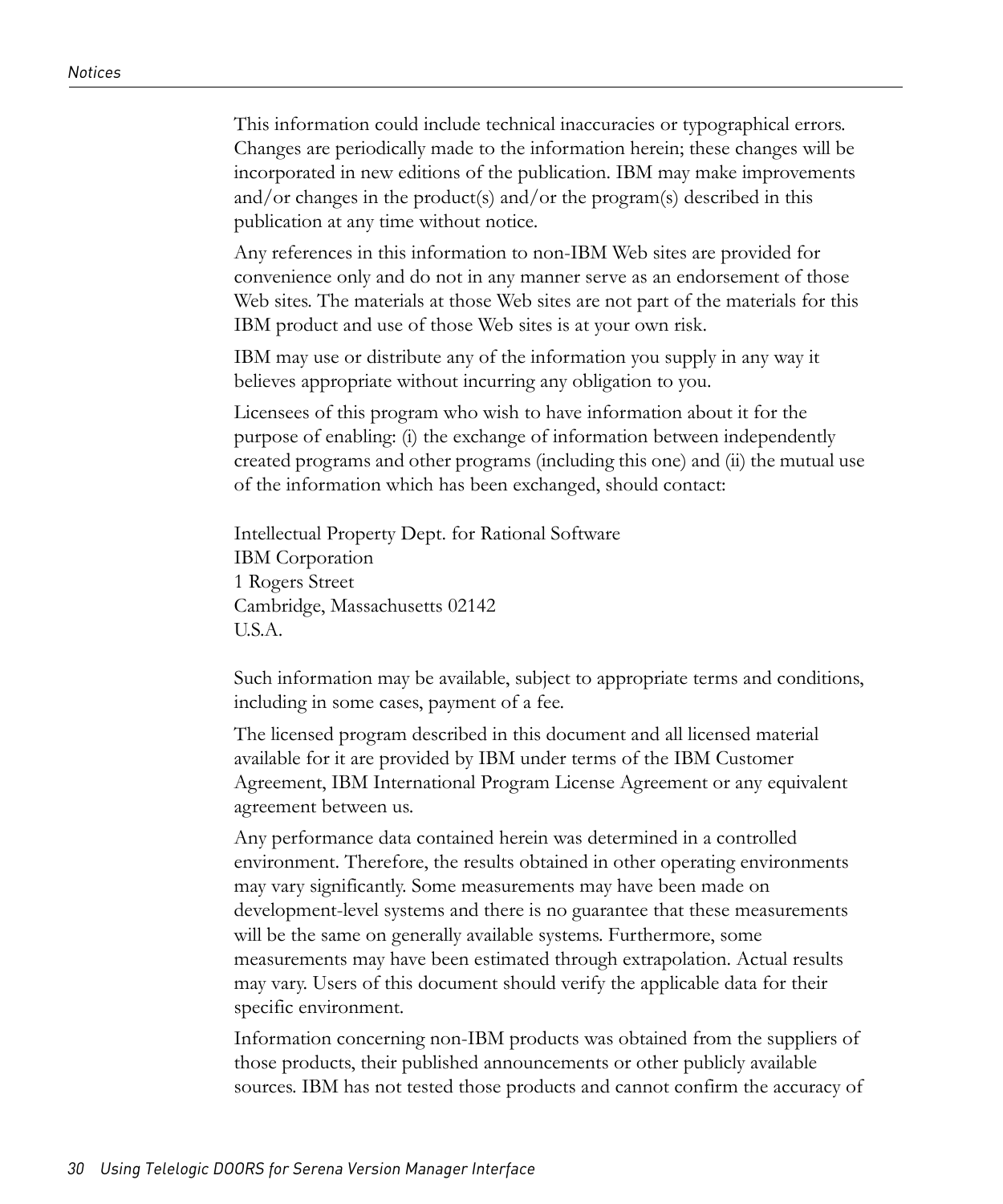performance, compatibility or any other claims related to non-IBM products. Questions on the capabilities of non-IBM products should be addressed to the suppliers of those products.

This information contains examples of data and reports used in daily business operations. To illustrate them as completely as possible, the examples include the names of individuals, companies, brands, and products. All of these names are fictitious and any similarity to the names and addresses used by an actual business enterprise is entirely coincidental.

If you are viewing this information softcopy, the photographs and color illustrations may not appear.

Additional legal notices are described in the legal\_information.html file that is included in your software installation.

### <span id="page-36-0"></span>**Trademarks**

IBM, the IBM logo, ibm.com, Telelogic, Telelogic DOORS, and Telelogic DOORS for Serena Version Manager Interface are trademarks or registered trademarks of International Business Machines Corporation in the United States, other countries, or both. These and other IBM trademarked terms are marked on their first occurrence in this information with the appropriate symbol ( $\mathcal{R}$  or  $TM$ ), indicating US registered or common law trademarks owned by IBM at the time this information was published. Such trademarks may also be registered or common law trademarks in other countries. A current list of IBM trademarks is available on the Web at www.ibm.com/legal/copytrade.html.

Microsoft, Windows and/or other Microsoft products referenced herein are either trademarks or registered trademarks of Microsoft Corporation.

Other company, product or service names may be trademarks or service marks of others.